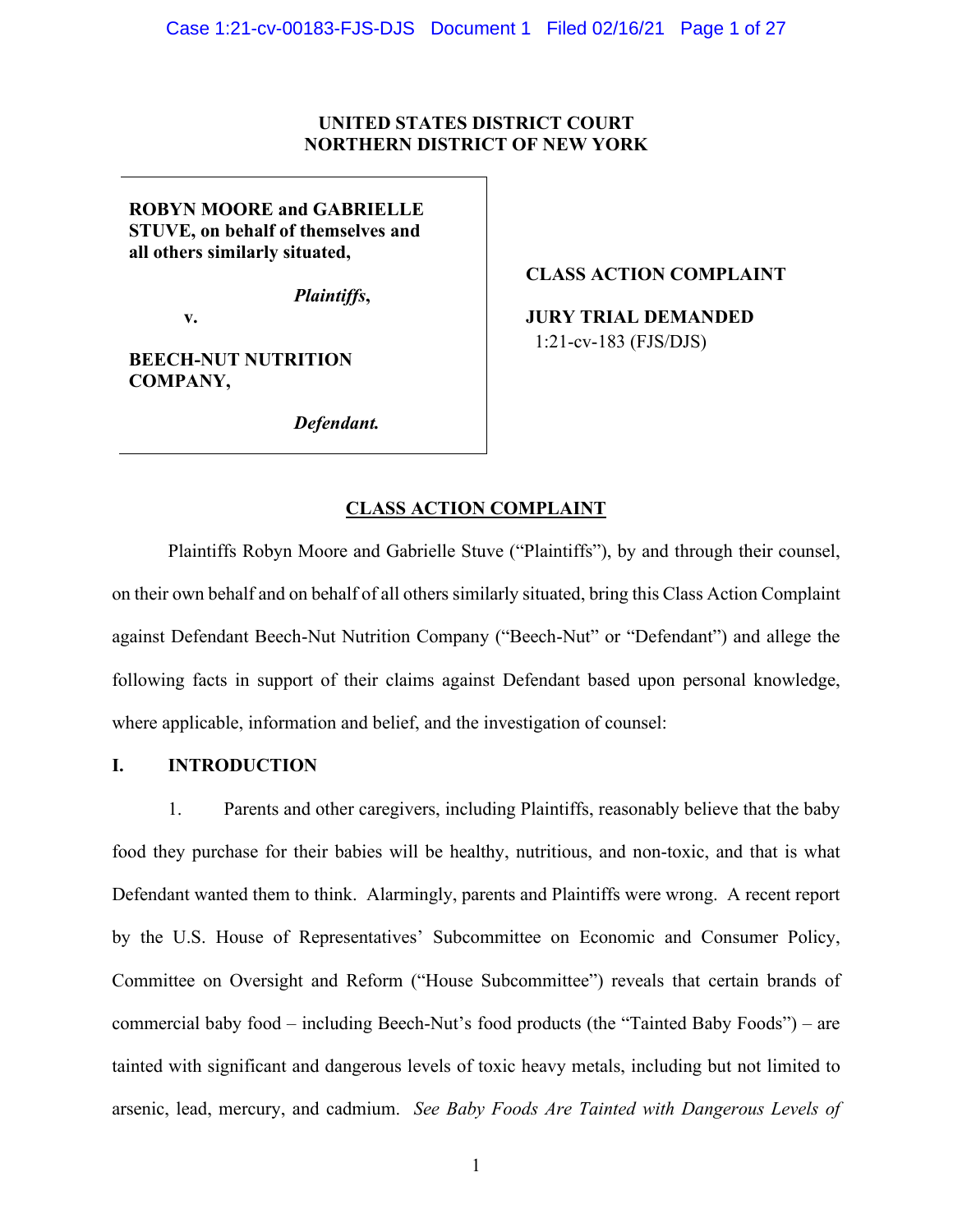#### Case 1:21-cv-00183-FJS-DJS Document 1 Filed 02/16/21 Page 2 of 27

*Arsenic, Lead, Cadmium and Mercury*, Staff Report Dated February 4, 2021, Subcommittee on Economic and Consumer Policy Committee on Oversight and Reform, U.S. House of Representatives (the "Congressional Report").<sup>[1](#page-1-0)</sup> Exposure to toxic heavy metals causes permanent decreases in IQ and endangers neurological development and long-term brain function, among numerous other deleterious alarming conditions and problems.

2. Plaintiffs bring this class action against Defendant for deceptive business practices, including misrepresentations and omissions, regarding the presence of dangerous levels of toxic heavy metals and other contaminants contained within their Beech-Nut baby foods, including those that Plaintiffs purchased. Plaintiffs seek injunctive and monetary relief on behalf of the proposed Class including (i) requiring full disclosure of all such substances and ingredients in Defendant's marketing, advertising, and labeling; (ii) requiring testing of all ingredients and final products for such substances; and (iii) restoring monies to the members of the proposed Class.

3. No reasonable consumer purchasing baby foods or seeing Defendant's representations in advertising would expect the baby foods to contain dangerous levels of heavy metals or other undesirable toxins or contaminants. Furthermore, reasonable consumers, like Plaintiffs, would consider the inclusion of dangerous levels of heavy metals or other undesirable toxins or contaminants a material fact when considering what baby food to purchase.

4. Defendant intended for consumers to rely on its representations, and reasonable consumers did in fact so rely. However, Defendant's business practices, representations and omissions were deceptive, misleading, unfair, and/or false because, among other things, the

<span id="page-1-0"></span><sup>&</sup>lt;sup>1</sup> *Available at* [https://oversight.house.gov/sites/democrats.oversight.house.gov/files/2021-02-](https://oversight.house.gov/sites/democrats.oversight.house.gov/files/2021-02-04%20ECP%20Baby%20Food%20Staff%20Report.pdf) [04%20ECP%20Baby%20Food%20Staff%20Report.pdf](https://oversight.house.gov/sites/democrats.oversight.house.gov/files/2021-02-04%20ECP%20Baby%20Food%20Staff%20Report.pdf) (last accessed February 16, 2021).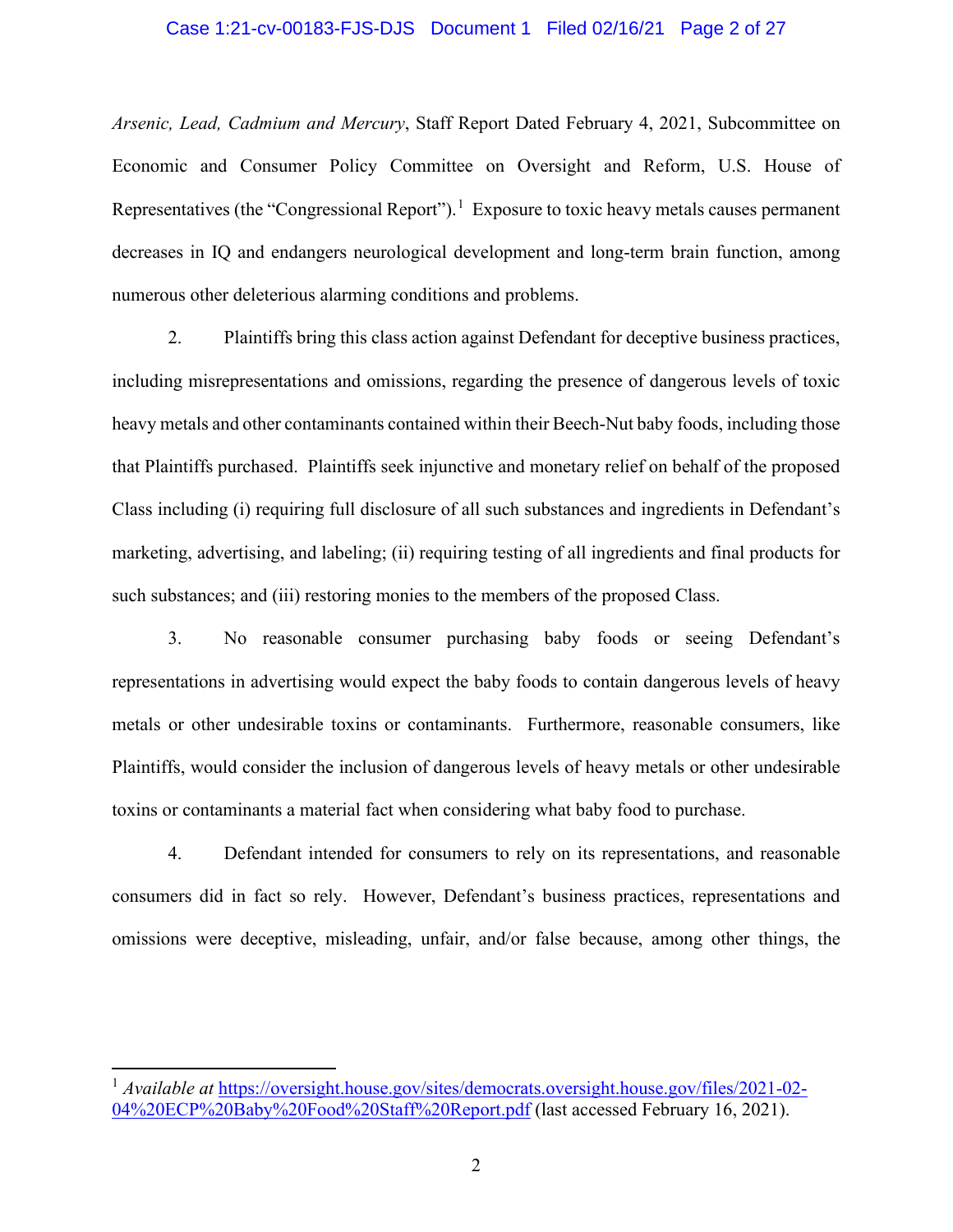### Case 1:21-cv-00183-FJS-DJS Document 1 Filed 02/16/21 Page 3 of 27

Tainted Baby Foods contained undisclosed dangerous levels of toxic heavy metals or other undesirable toxins or contaminants.

5. Plaintiffs bring this proposed consumer class action individually and on behalf of all other members of the Class (as defined herein), who, from the applicable limitations period up to and including the present, purchased for personal/household use and not resale any of Defendant's Tainted Baby Foods. Through this action, Plaintiffs assert claims for unjust enrichment, and violations of New York General Business Law §§ 349 and 350, and the Pennsylvania Unfair Trade Practices and Consumer Protection Law, 73 PS § 201 *et seq.* seeking monetary damages, injunctive relief, and all other relief as authorized in equity or by law.

#### **Parties**

## *Plaintiffs*

6. Plaintiff Robyn Moore is a citizen and resident of the State of Pennsylvania, residing in Tobyhanna, Pennsylvania. During the applicable statute of limitations period, Plaintiff Moore purchased Tainted Baby Foods that were manufactured and produced by Defendant that have been found to contain dangerous levels of toxic heavy metals, including Beech-Nut Naturals Just Sweet Potatoes and Organics Just Sweet Potatoes.

7. Plaintiff Gabrielle Stuve is a citizen and resident of the State of New York, residing in Hauppauge, New York. During the applicable statute of limitations period, Plaintiff Stuve purchased Tainted Baby Foods that were manufactured and produced by Defendant that have been found to contain dangerous levels of toxic heavy metals, including Beech-Nut Naturals Prunes.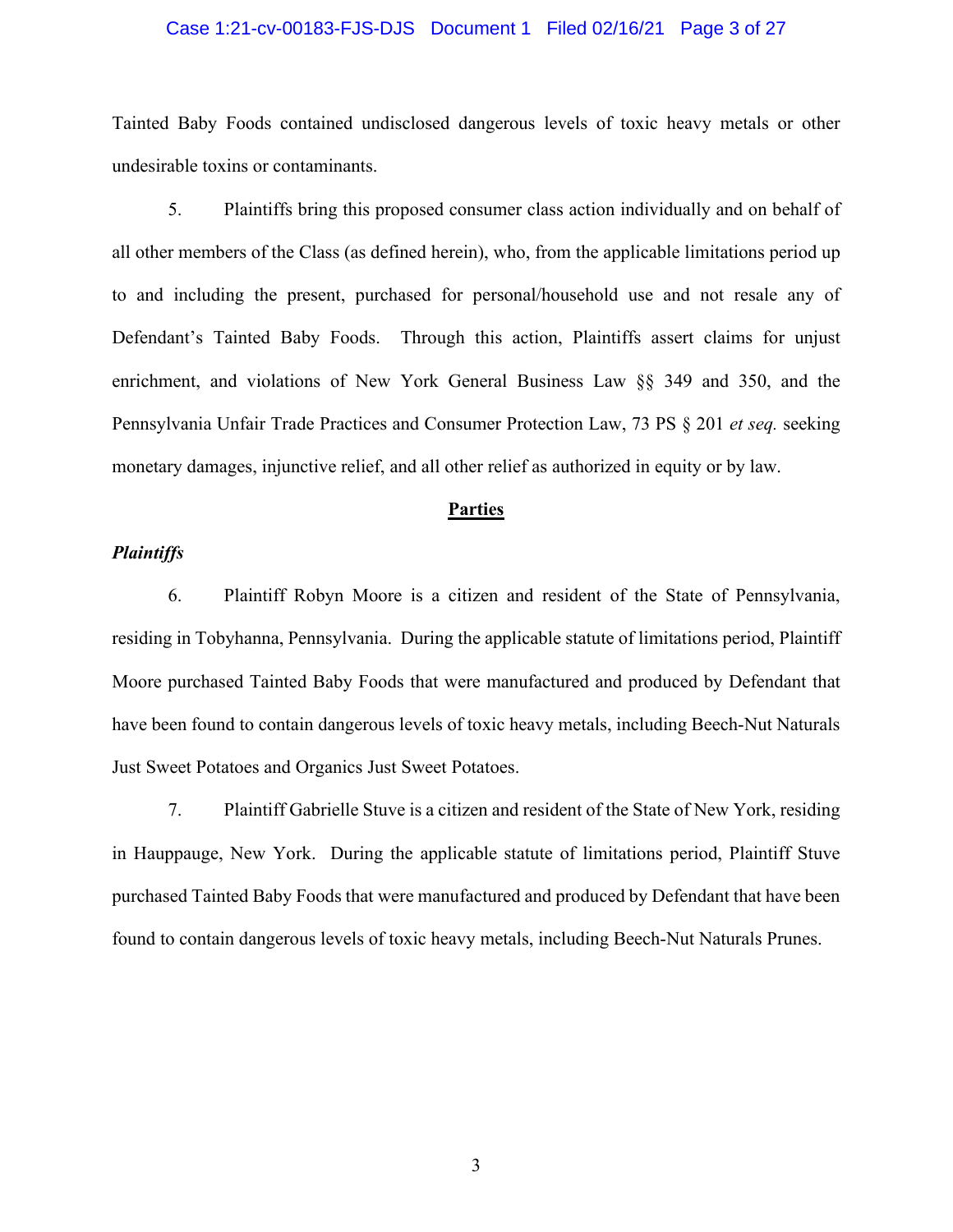# *Defendant Beech-Nut Nutrition Company*

8. Defendant Beech-Nut Nutrition Company is a Delaware corporation with its principal place of business located at One Nutritious Place, Amsterdam, New York, 12010. Defendant is a citizen of the State of New York.

9. Defendant packages, labels, markets, advertises, formulates, manufactures, distributes, and sells its Tainted Baby Foods throughout the United States, including New York and Pennsylvania.

10. Defendant states on its website, "Making high quality, safe, and nutritious foods for babies and toddlers will always be our #1 priority." It further touts its "Food Quality & Safety":

We take our responsibility very seriously to find the purest, cleanest fruits and vegetables out there, while adhering to rigorous quality standards. … **We've been testing our ingredients for contaminants such as heavy metals and pesticides since 1985, and we're aware of no higher standards in the industry than ours.** Beech-Nut prides itself on its partnerships with farmers to help ensure that they understand, and can meet, the level of quality we require. We continuously improve our food safety and quality standards based on the most up to date scientific technology. We also seek guidance from sources such as the Food and Drug Administration (FDA), Environmental Protection Agency (EPA), the European Food Safety Authority (EFSA) and the World Health Organization (WHO).<sup>[2](#page-3-0)</sup> (Emphasis added).

Moreover, Defendant represents: "We're proud to offer natural and organic products that are free from artificial preservatives, colors and flavors. **In fact, we conduct over 20 rigorous tests on our purees**, testing for up to 255 pesticides **and heavy metals (like lead cadmium, arsenic and other nasty stuff).**"(Emphasis added).

11. Defendant further represents on its website that it is a founding member of the Baby

Food Council, which was established in January 2019 "to create science-based standards for

reducing levels of heavy metals in food products to as low as reasonably achievable, using best-

<span id="page-3-0"></span><sup>&</sup>lt;sup>2</sup> See. e.g., [www.beechnut.com/food-quality-safety/](http://www.beechnut.com/food-quality-safety/) (last accessed February 16, 2021).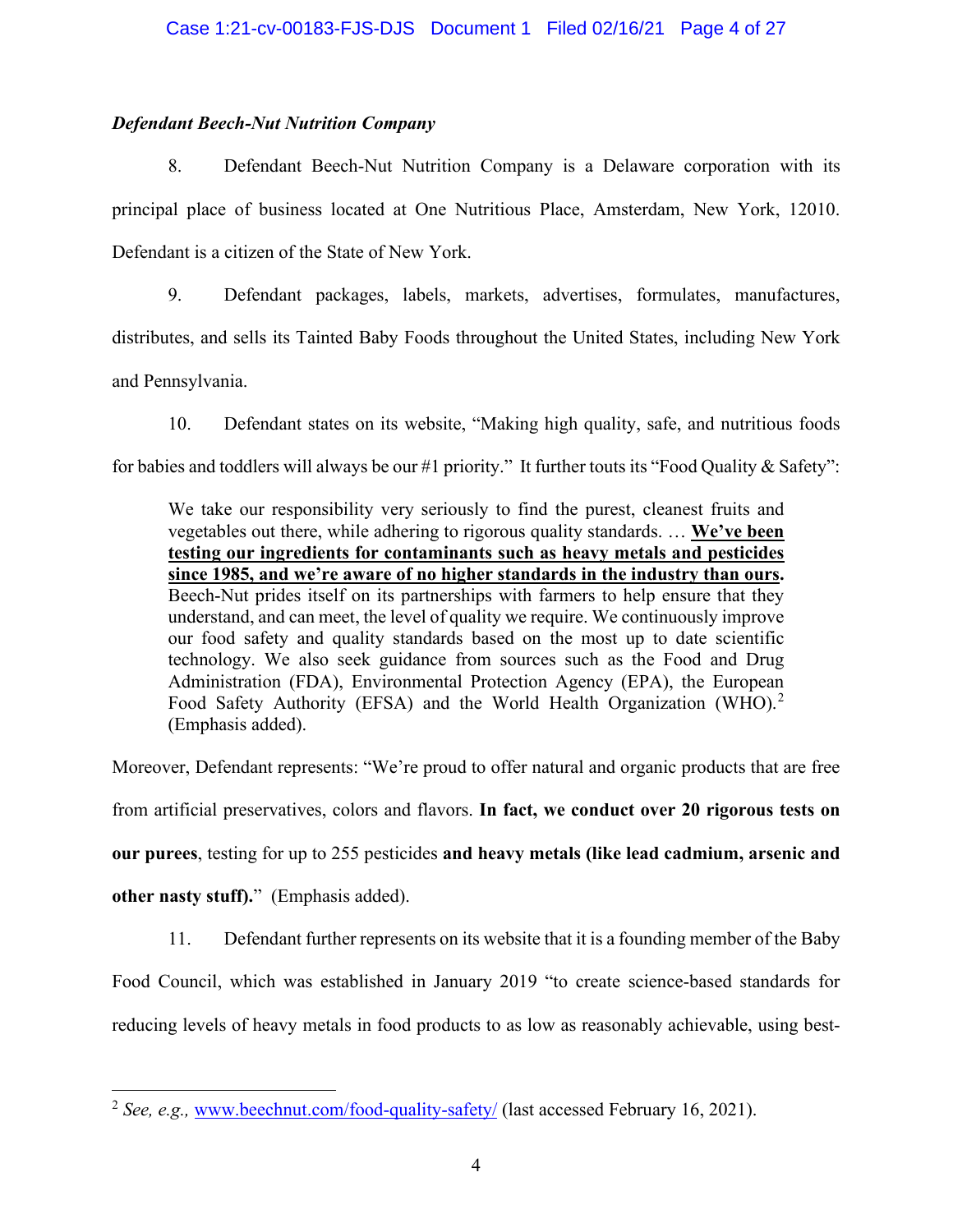## Case 1:21-cv-00183-FJS-DJS Document 1 Filed 02/16/21 Page 5 of 27

in-class management techniques."<sup>[3](#page-4-0)</sup> Defendant goes on to state: "As industry leaders, we understand that creating standards specific to baby food is the best way to lead the food industry and continuously make baby food that is safe. That's why, as part of the Baby Food Council, we have been partnering with key stakeholders, including the FDA, to create Baby Food Standards for contaminants management across the entire industry. We are committed to delivering these high standards[ $.^{3}$ ]"<sup>[4](#page-4-1)</sup>

12. Defendant sells baby food products in the form of cereal, jars, pouches, and snacks. The Congressional Report concludes that a large a large portion of such products are tainted and contain dangerous levels of toxic heavy metals.

#### **Jurisdiction and Venue**

13. This Court has jurisdiction over this action pursuant to the Class Action Fairness Act of 2005 ("CAFA"), 28 U.S.C. §1332(d)(2), because at least one Class Member is of diverse state citizenship from Defendant, there are more than 100 Class Members, and the aggregate amount in controversy exceeds \$5 million, exclusive of interest and costs.

14. The Northern District of New York has personal jurisdiction over Defendant as Defendant is headquartered in this District and conducts substantial business in this State and in this District through its headquarters, sale of products, and commercial website.

15. Venue is proper in this District under 28 U.S.C. §1391(b) because Defendant has its principal place of business in this District and because a substantial part of the events, misrepresentations and/or omissions giving rise to the conduct alleged in this Complaint occurred in, were directed to, and were emanated from this District.

<span id="page-4-0"></span><sup>3</sup> *Id*.

<span id="page-4-1"></span><sup>4</sup> *Id*.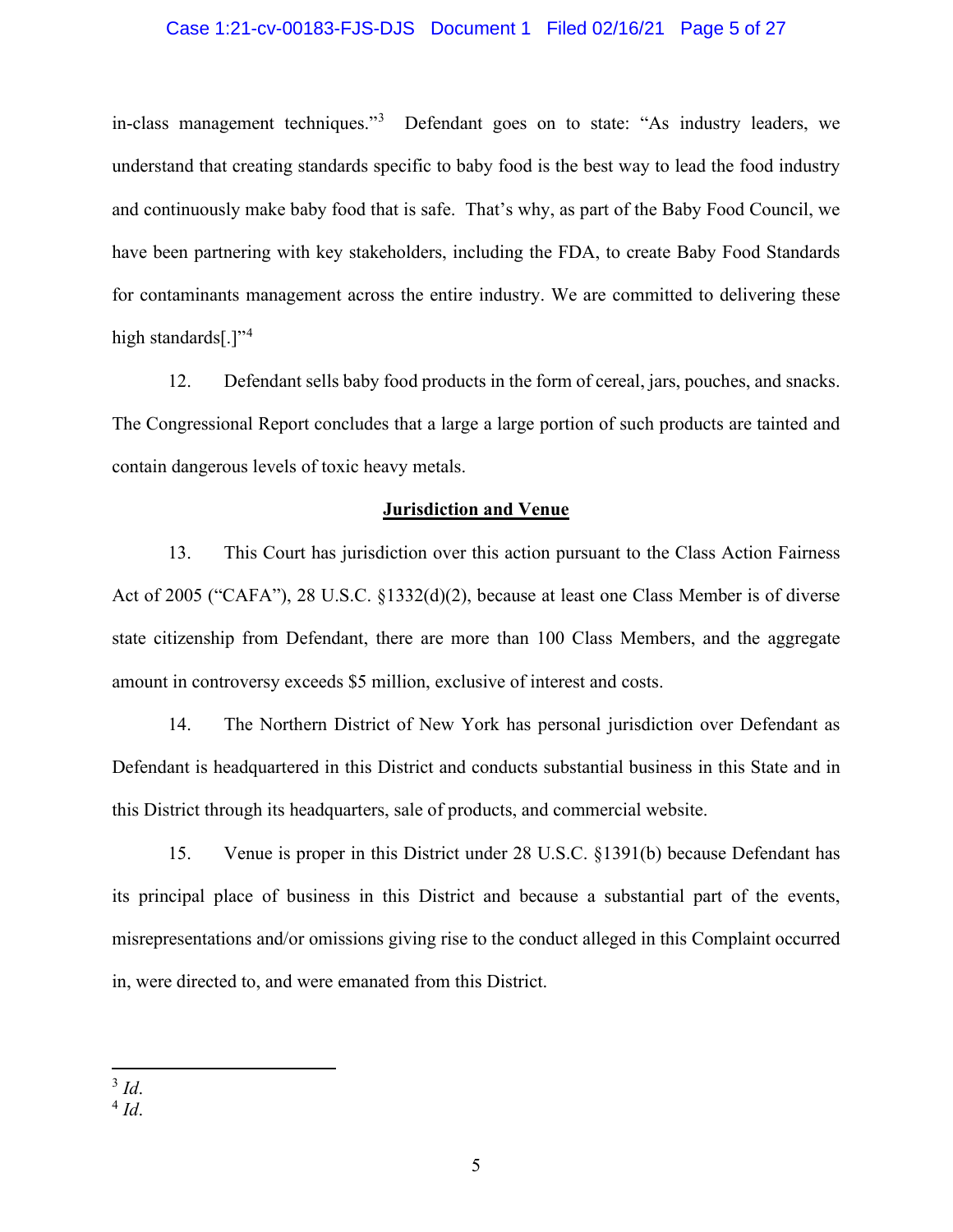# **II. FACTUAL ALLEGATIONS**

# **Congressional Investigation Finds Dangerous Levels of Heavy Metals in Baby Foods**

16. On February 4, 2021, the House Subcommittee issued its Congressional Report detailing its findings that heavy metals, including arsenic, cadmium, lead, and mercury ("Heavy Metals"), were present in dangerously "significant levels" in numerous commercial baby food products.

17. The FDA and the WHO have declared Heavy Metals dangerous to human health, particularly to babies and children, who are most vulnerable to their neurotoxic effects. Even low levels of exposure can cause serious and often irreversible damage to brain development. *See* Congressional Report at 2. In fact, children's exposure to toxic heavy metals causes, among other things, permanent decreases in IQ, diminished future economic productivity, and increased risk of future criminal and antisocial behavior.<sup>[5](#page-5-0)</sup> See id. at 9. The FDA cautions that infants and children are at the greatest risk of harm from toxic heavy metal exposure.<sup>[6](#page-5-1)</sup>

18. On November 6, 2019, following reports alleging high levels of toxic heavy metals in baby foods, the House Subcommittee requested internal documents and test results from seven of the largest manufacturers of baby food in the United States, including both makers of organic and conventional products. *See id*. at 2. One of those companies was Defendant. *See id*.

<span id="page-5-0"></span><sup>5</sup> Miguel Rodriguez-Barranco et al., *Association of Arsenic, Cadmium and Manganese Exposure with Neurodevelopment and Behavioral Disorders in Children: A Systematic Review and Meta-Analysis* (April 9, 2013) (*available at* 

[www.sciencedirect.com/science/article/abs/pii/S0048969713003409?via%3Dihub](http://www.sciencedirect.com/science/article/abs/pii/S0048969713003409?via%3Dihub) (last accessed February 16, 2021).

<span id="page-5-1"></span><sup>6</sup> Food and Drug Administration, *Metals and Your Food* (*available at* [www.fda.gov/food/chemicals-metals-pesticides-food/metals-and-your-food](http://www.fda.gov/food/chemicals-metals-pesticides-food/metals-and-your-food) (last accessed February 16, 2021).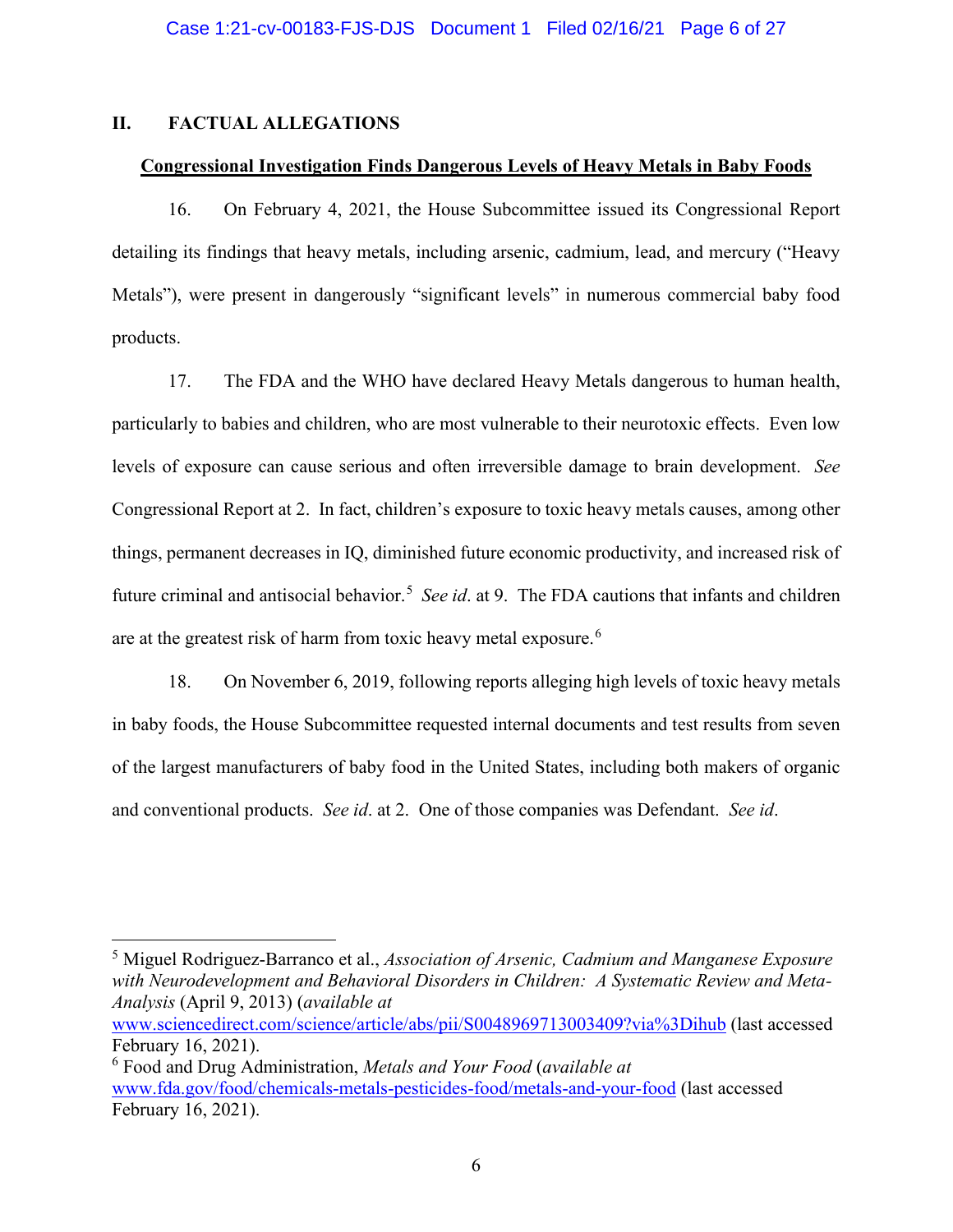#### Case 1:21-cv-00183-FJS-DJS Document 1 Filed 02/16/21 Page 7 of 27

19. Defendant responded to the House Subcommittee's requests and produced its internal testing policies, test results for ingredients and/or finished products, and documentation about what it did with ingredients and/or finished products that exceeded its internal testing limits. *See id*.

20. The FDA and other organizations have set rules and/or issued guidelines and recommendations as to the maximum allowable or advisable and safe levels in various different types of products of inorganic arsenic, lead, cadmium and mercury. *See generally id*. at Point II. In many instances, the test results of Defendant's baby foods and their ingredients eclipse those levels for inorganic arsenic, lead, and cadmium, and Defendant does not even test for mercury. *See id*. at Findings, at 2-5.

# **Arsenic**

21. As per the Congressional Report, arsenic is ranked as number one for "substances present in the environment that pose the most significant potential threat to human health, according to the Department of Health and Human Services' Agency for Toxic Substances and Disease Registry (ATSDR)." *Id.* at 10. Arsenic exposure has severe health risks, including damage to the central nervous system and cognitive development in children. *See id.* Full Scale IQ is severely negatively affected in children for verbal and performance domains and memory. *See id.* One study concluded that 5 ppb of arsenic in drinking water caused children to have significant reductions in Full Scale IQ and other related scores. *See id.*

22. The Congressional Report further states, "There is no established safe level of inorganic arsenic consumption for babies." *Id.* at 13. While certain organizations such as Healthy Babies Bright Futures contend that there should be a goal of no measurable inorganic arsenic in baby food, Consumer Reports suggests it should be no more than 3 ppb. *See id.* For bottled water,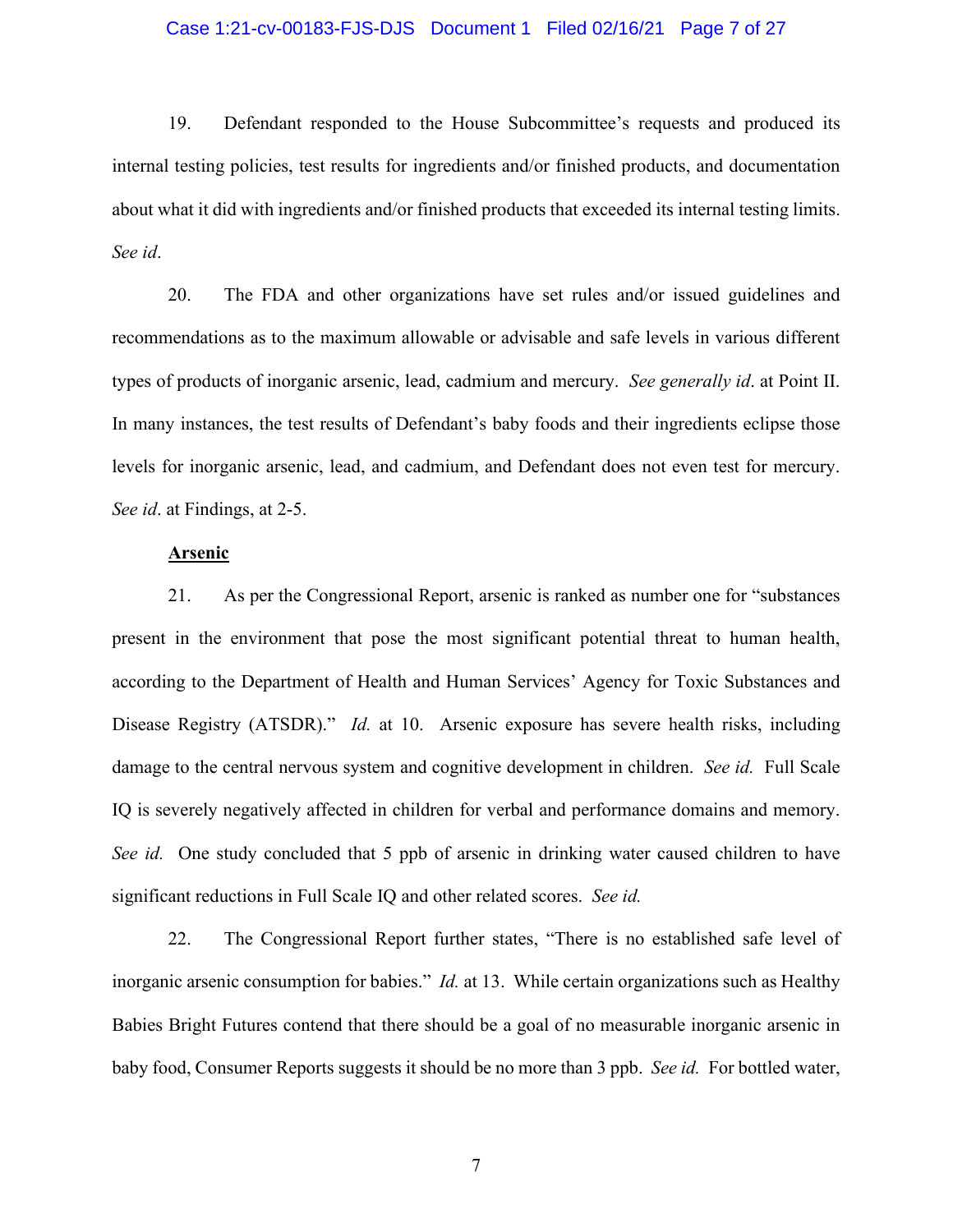#### Case 1:21-cv-00183-FJS-DJS Document 1 Filed 02/16/21 Page 8 of 27

the FDA has set the maximum inorganic arsenic level at 10 ppb and the EPA has set a 10 ppb cap on drinking water, as have the European Union (EU) and WHO. *See id.* The FDA has only set one final standard to date, which is a 100 ppb limit for inorganic arsenic for infant rice cereal. *See id.* at 37.

23. According to the Congressional Report, Defendant tested for arsenic content in its ingredients but not its final baby food product. *See id.* at 17. The Congressional Report concluded that Defendant "used ingredients in its baby foods with as much at 913.4 ppb arsenic; Beech-Nut routinely used ingredients that exceeded 300 ppb total arsenic; Beech-Nut unnecessarily uses higharsenic additives to address issues like 'crumb softness.'" *Id*.

24. The Congressional Report further stated that "[t]he six Beech-Nut ingredients with the highest arsenic levels—Amylase, BAN 800, Alpha Amylase, and Sebamyl 100—are all enzymes that Beech-Nut adds to its products." *See id.* at 18. BAN 800 is an enzyme that reportedly increases crumb softness in baked goods. *Id.* Amylase is an enzyme that is used in bread-making as an additive to improve the conversion of complex sugars into simple sugars that yeast are then able to feed on and produce alcohol and CO2. *See id.* at 18-19.

25. With respect to Beech-Nut's internal standards, the Congressional Report concluded that "Beech-Nut set internal arsenic … standards at 3,000 ppb in dangerous additives, such as vitamin mix[.]" *See id.* at 37. According to the Report, Beech-Nut's "standards are the highest of any responding manufacturer." *Id*.

26. On the FAQs page of its website, Beech-Nut provides the following answer to the question of whether Beech-Nut baby foods contain arsenic:

Our foods are and have been below the proposed FDA arsenic limit for rice cereals. Rice is an important staple for many people. All consumers, including pregnant women, infants and children, are encouraged to eat a well-balanced diet for good nutrition – without an excess of any one food. The American Academy of Pediatrics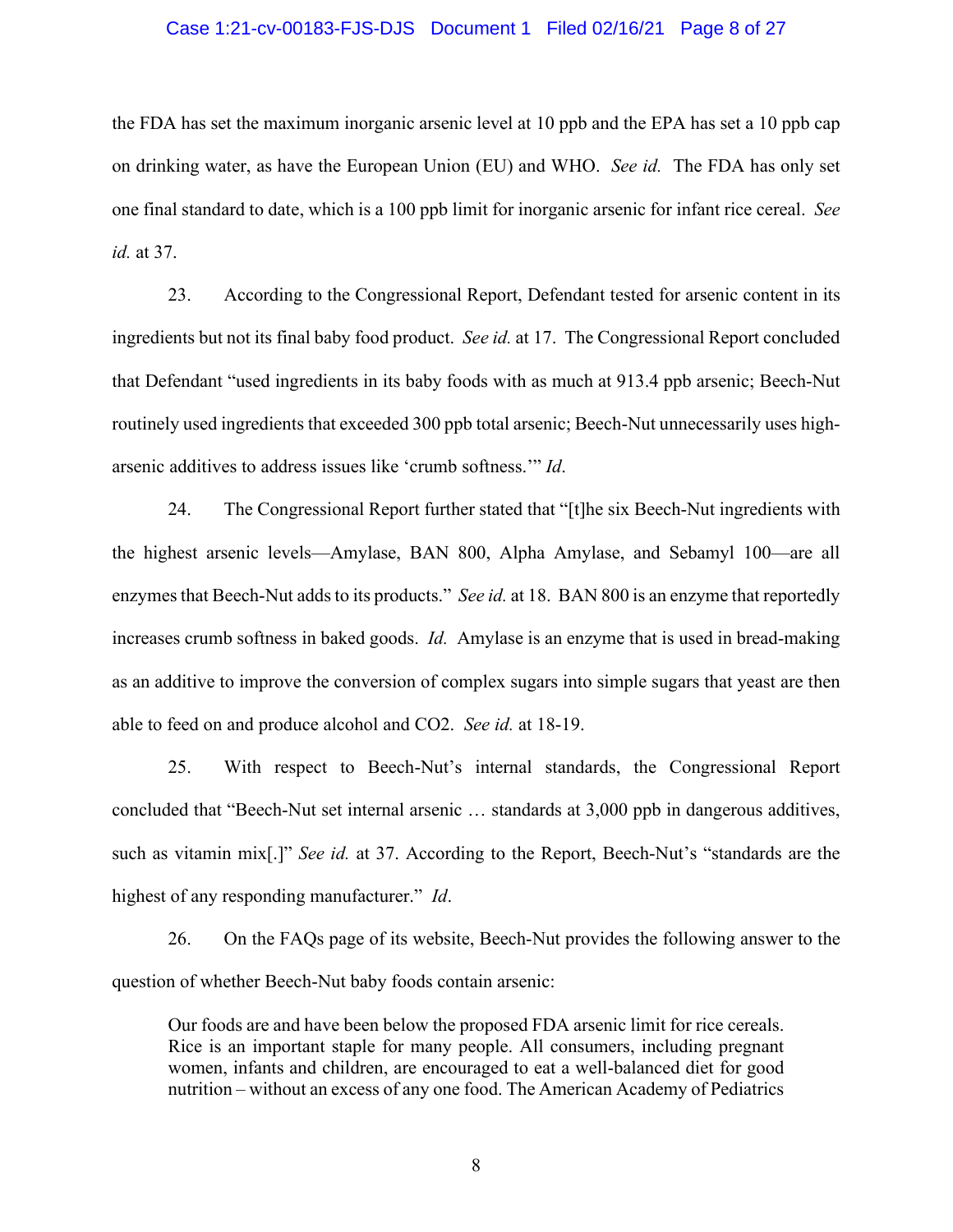## Case 1:21-cv-00183-FJS-DJS Document 1 Filed 02/16/21 Page 9 of 27

currently recommends feeding infants and toddlers a variety of grains, including rice, as part of a well-balanced diet.<sup>[7](#page-8-0)</sup>

This statement is materially false and misleading and omits material information concerning Defendant's testing policies and standards.

**Lead**

27. The Congressional Report noted that lead is number two on ATSDR's list of substances that pose the most serious threat to human health. *See* Congressional Report at 11. Even small amounts of exposure are dangerous, especially for children, and can cause behavioral issues, decreased cognitive performance, delayed puberty, and reduced postnatal growth. *See id.*  Early childhood lead exposure negatively affects school performance and test scores. *See id.* These effects can be permanent. *See id.*

28. As the Congressional Report states, "There is a growing consensus among health experts that lead levels in baby foods should not exceed 1 ppb." *Id.* at 21. In other products, the FDA set a 5 ppb lead standard for bottled water; the WHO set a 10 ppb provisional guideline for drinking water; the EPA set an action level of 15 ppb in drinking water; the FDA set standards for juice at 50 ppb and candy at 100 ppb; and the EU set a maximum level of 20 ppb in infant formula. *See id.*

29. According to the Congressional Report, Beech-Nut only tested for lead in its ingredients and did not routinely test its finished product for lead. *Id*. at 22, 23. The Congressional Report concluded that Beech-Nut "used ingredients containing as much as 886.9 ppb lead" and "routinely used ingredients with high lead content, including 483 ingredients that contained over 5 ppb lead, 89 ingredients that contained over 15 ppb lead, and 57 ingredients that contained over

<span id="page-8-0"></span><sup>7</sup> <https://www.beechnut.com/frequently-asked-questions/> (last accessed February 16, 2021).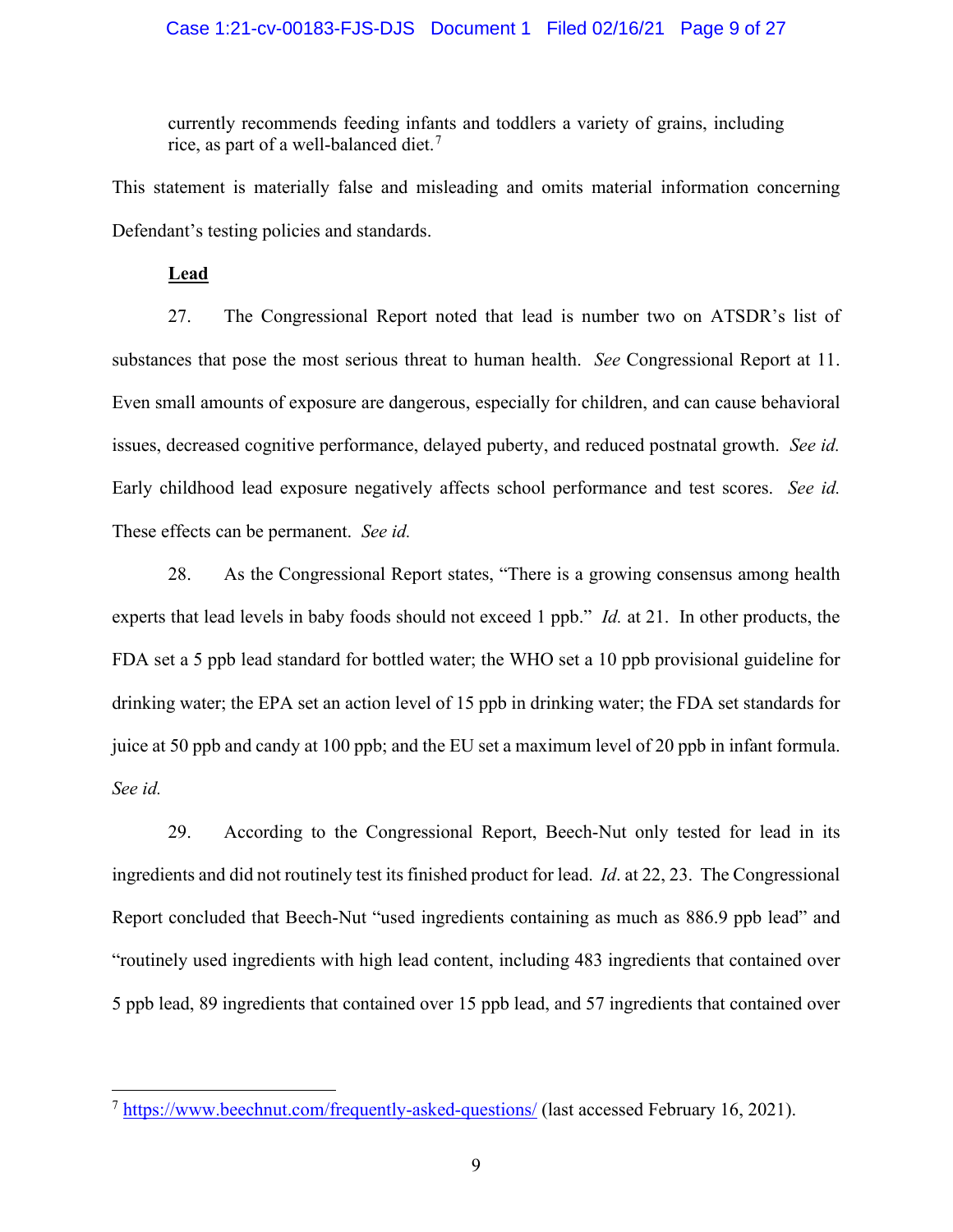## Case 1:21-cv-00183-FJS-DJS Document 1 Filed 02/16/21 Page 10 of 27

20 ppb lead." *Id*. at 23. For instance, Beech-Nut used cinnamon that contained 886.9 ppb lead. *Id*.

30. The Congressional Report further stated that Beech-Nut set internal guidelines of 5,000 ppb for lead for certain ingredients, which "far surpass[es] any existing regulatory standard in existence and toxic heavy metal levels for any other baby food manufacturer that responded to the Subcommittee's inquiry." *See id.* at 38.

31. On the FAQs page of its website, Beech-Nut provides the following answer to the question of whether Beech-Nut baby foods contain lead:

Even the highest quality, organic and non-GMO fruits and vegetables contain trace amounts of lead because this contaminant commonly occurs naturally in soil. The FDA states that: 'Because lead may be present in environments where food crops are grown and animals used for food are raised, various foods may contain unavoidable but small amounts of lead that do not pose a significant risk to human health.' We have strict standards and test for up to 255 contaminants for every batch of food we make. Read about our Food Quality and Safety standards here.<sup>[8](#page-9-0)</sup>

This statement is materially false and misleading and undermined by the Congressional Report's findings of high levels of lead in Beech-Nut products.

# **Cadmium**

32. The Congressional Report states that cadmium is seventh on ATSDR's list of substances in the environment that pose the most serious threat to human health. *See* Congressional Report at 12. Cadmium has been associated with decreases in IQ and ADHD. *See id.*

33. Outside of baby foods, the EPA has a 5 ppb limit for drinking water; the FDA has a 5 ppb limit for bottled water; and the WHO has a 3 ppb limit for drinking water. *See id.* at 29. Healthy Babies Bright Futures contends there should be no measurable cadmium in baby food and

<span id="page-9-0"></span><sup>8</sup> <https://www.beechnut.com/frequently-asked-questions/> (last accessed February 16, 2021).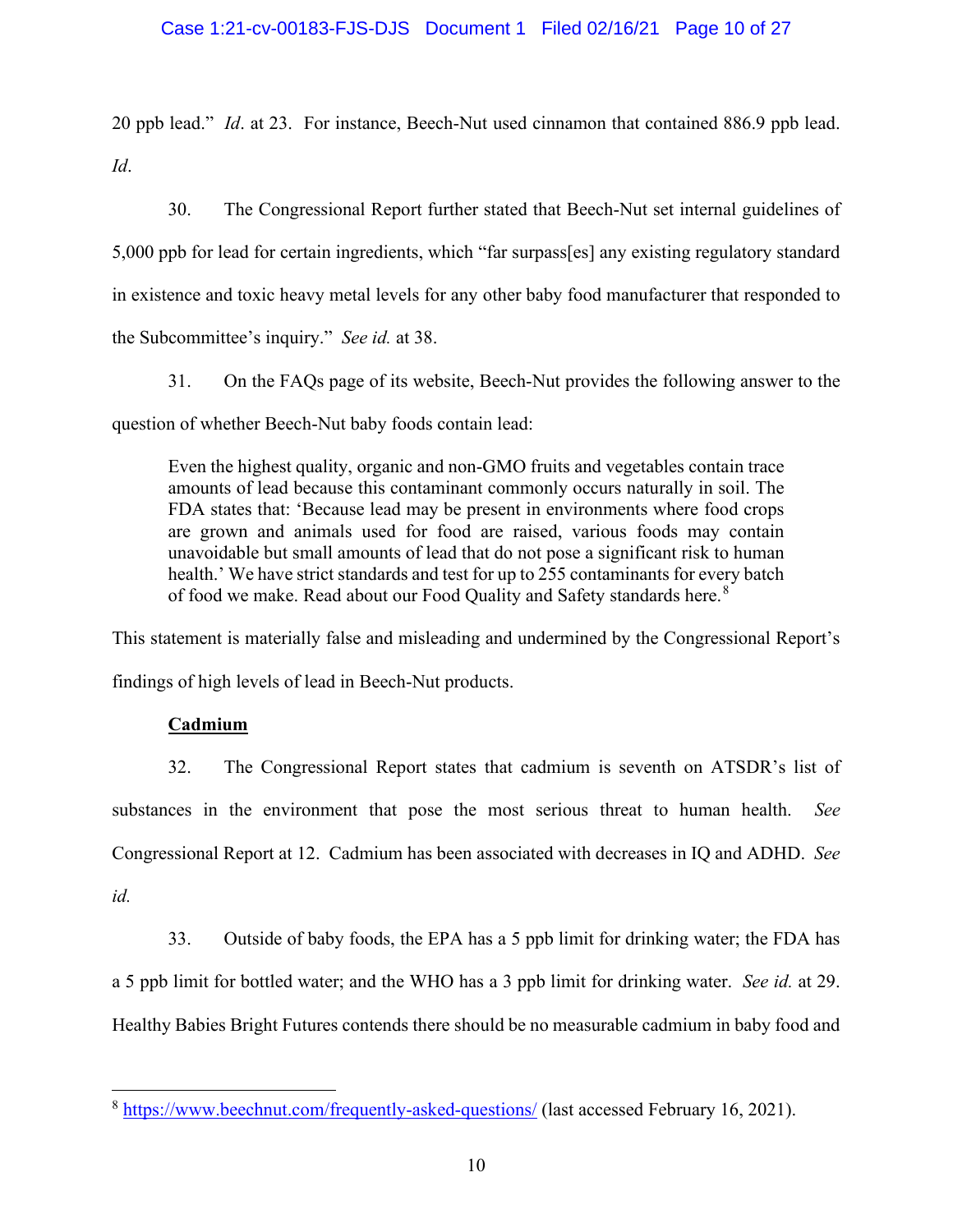#### Case 1:21-cv-00183-FJS-DJS Document 1 Filed 02/16/21 Page 11 of 27

Consumer Reports' position is there should be a limit of 1 ppb cadmium in fruit juices. *See id.*  The EU set a limit from 5-20 ppb cadmium for infant formula. *See id.*

34. The Congressional Report concluded that Beech-Nut "used twenty ingredients registering over 100 ppb cadmium, including cinnamon containing 344.5 ppb cadmium[,]" which is "more than 17 times higher than the EU's lax upper limit on cadmium in baby food." *Id*. at 29- 30. At least 105 ingredients that Beech-Nut tested and used in its baby foods registered at or over 20 ppb cadmium—the EU's lax infant formula upper limit. *Id*. at 30.

35. According to the Congressional Report, Beech-Nut set its internal cadmium standards at 3,000 ppb in dangerous additives, which was the "highest of any responding manufacturer." *See id.* at 37.

36. Notably, the Congressional Report found that Beech-Nut sold eleven products that surpassed even its own internal cadmium limits. *See id.* at 38. For example, "Beech-Nut accepted dehydrated potato containing 119.6, 143.5, and 148.4 ppb cadmium, far surpassing its own internal limit of 90 ppb for that ingredient." *Id*.

37. According to the Congressional Report, Beech-Nut's explanation of why it accepted products over its own internal limits was that it did so "rarely", and the ingredients were "generally restricted to a 20% variance of BNN's allowable limits…." *Id*. at 39. However, as the cadmium examples show, Beech-Nut accepted certain ingredients despite its own testing results which showed that the ingredients contained over 20% more cadmium than Beech-Nut's alreadyhigh internal limit. *Id*. Beech-Nut did not offer any explanation for this. *Id*.

### **Mercury**

38. According to the Congressional Report, Mercury is third on the ATSDR's list of substances in the environment that pose the most serious threat to human health. *See id.* at 12.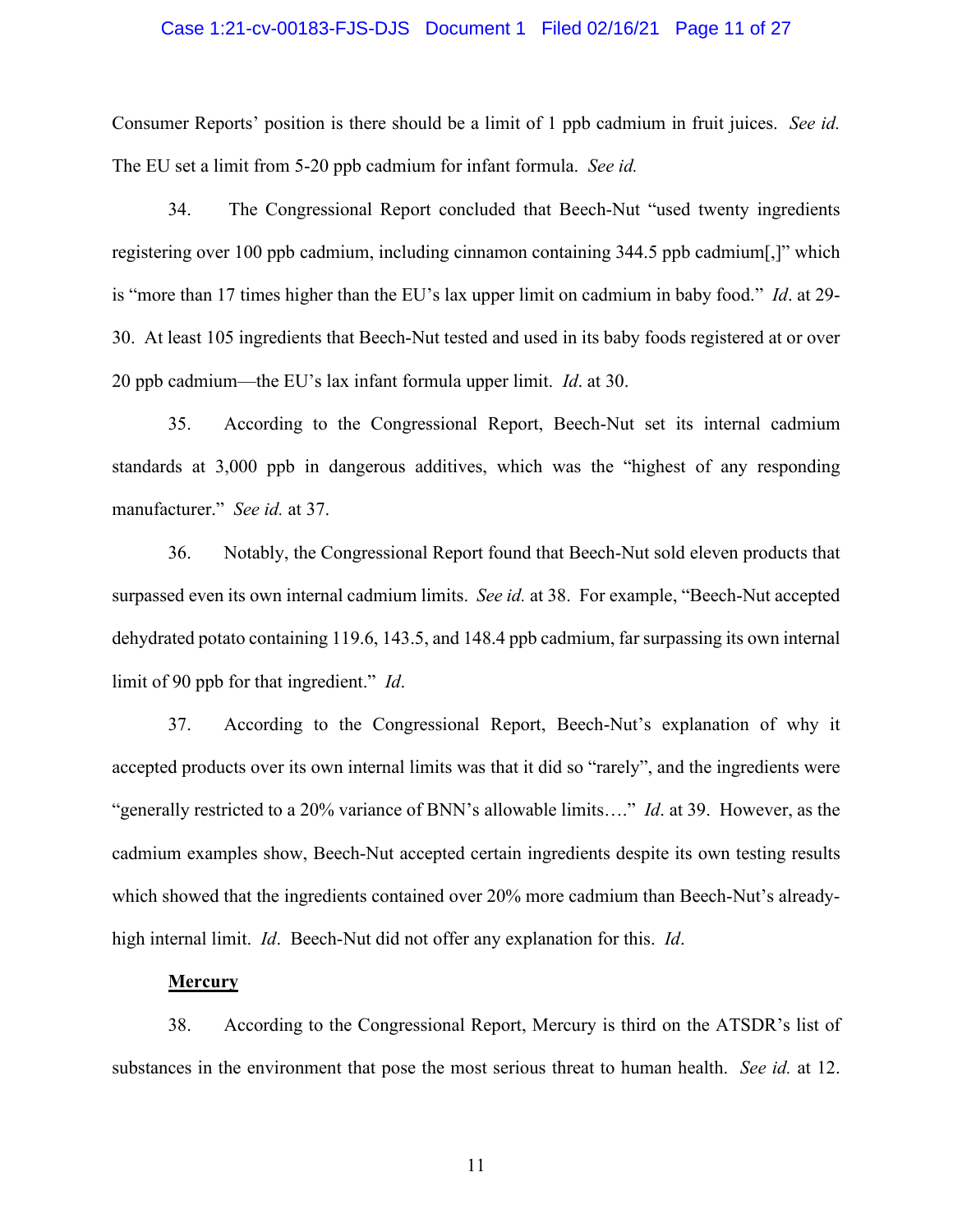#### Case 1:21-cv-00183-FJS-DJS Document 1 Filed 02/16/21 Page 12 of 27

Studies have shown that higher blood mercury levels in children 2 to 3 years old were associated with autistic behaviors among preschool age children. *See id.* at 12-13.

39. Outside of the baby food context, the EPA limits mercury in drinking water to 2 ppb. *See id.* at 32. Healthy Babies Bright Futures contends there should be no measurable mercury in baby food. *See id.*

40. The Congressional Report stated Beech-Nut did not even test for mercury in its ingredients or final baby food product. *Id*. at 33.

41. As to all of the Heavy Metals, the Congressional Report concluded that Beech-Nut's failure to test its finished product risks an **undercount** of toxic heavy metals in its finished baby foods. *Id*. at 56 (emphasis added). According to the Congressional Report, the baby food industry is aware that toxic heavy metal levels are higher after food processing. *Id*. at 58. The Congressional Report further stated that Beech-Nut's policy of testing only ingredients "recklessly endangers babies and children and prevents the compan[y] from even knowing the full extent of the danger presented by [its] products." *Id*. at 56-57.

42. Baby foods containing dangerous levels of toxic Heavy Metals bear no label or warning to parents. But the Congressional Report makes clear that this is unacceptable and deceptive.

43. As a result of its studies of toxic Heavy Metal levels in baby food, the House Subcommittee has recommended that parents should avoid baby foods that contain ingredients testing high in toxic Heavy Metals, such as rice products. *See id*. at Findings, Paragraph 5.

44. Baby food manufacturers hold a special position of public trust. Consumers believe that they would not sell products that are unsafe. Consumers also believe that the federal government would not knowingly permit the sale of unsafe baby food. As the House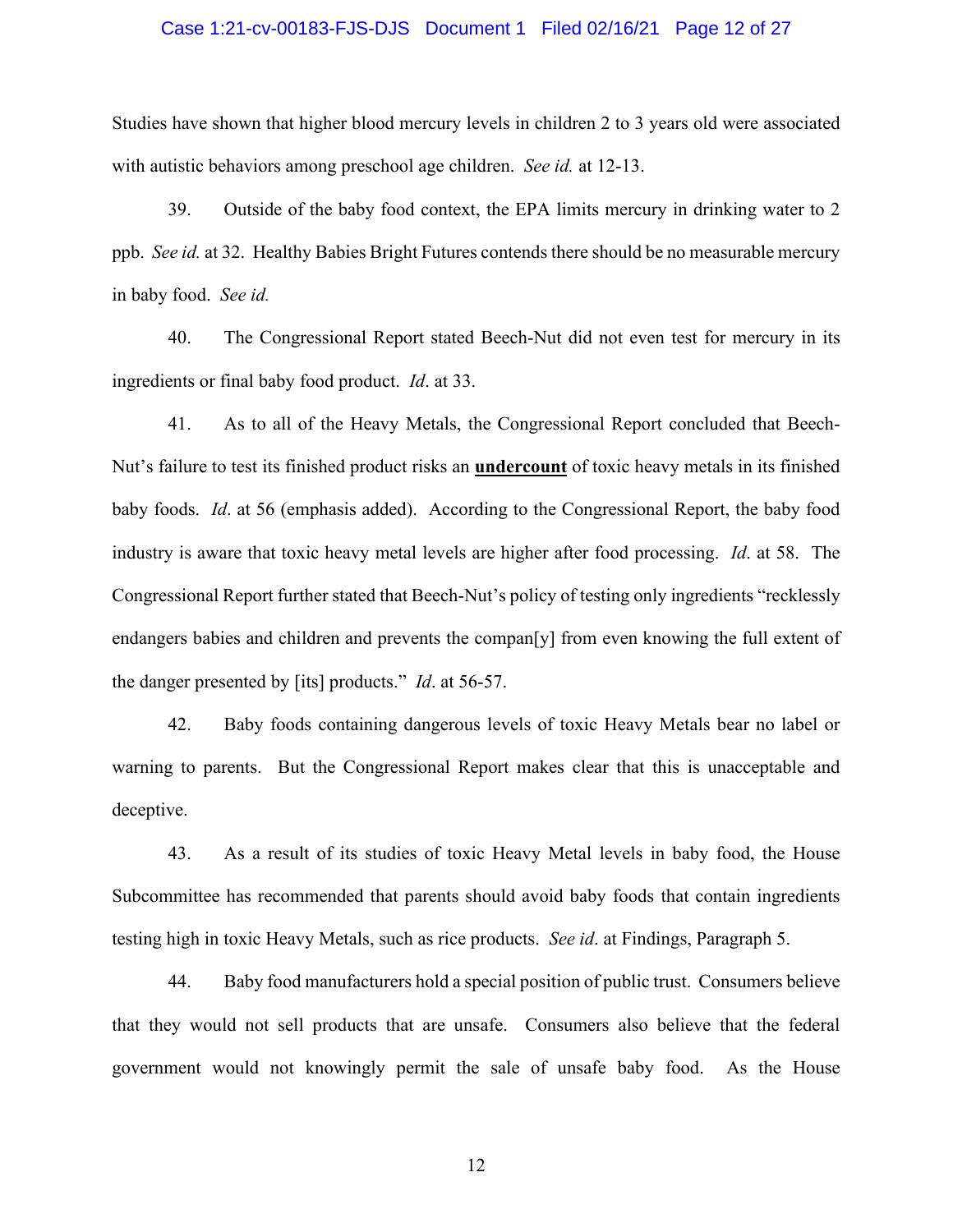## Case 1:21-cv-00183-FJS-DJS Document 1 Filed 02/16/21 Page 13 of 27

Subcommittee's Report reveals, baby food manufacturers, including Defendant, have violated the public trust. *See id*. at Findings, Paragraph 6.

45. Despite the dangerous levels of toxic and Heavy Metals that Defendant knows to be contained in its Tainted Baby Foods, as noted above, on its website, Defendant falsely represents to parents that it has a strong commitment to health and nutrition as well as the quality and safety of its baby products. Defendant's website states: "Making high quality, safe, and nutritious foods for babies and toddlers will always be our #1 priority." It further touts its "Food Quality & Safety": "We take our responsibility very seriously to find the purest, cleanest fruits and vegetables out there, while adhering to rigorous quality standards. … We've been testing our ingredients for contaminants such as heavy metals and pesticides since 1985, and we're aware of no higher standards in the industry than ours."[9](#page-12-0) Moreover, Defendant represents: "We continuously improve our food safety and quality standards based on the most up to date scientific technology."[10](#page-12-1) Defendant also states, "We know moms, dads and caregivers depend on our commitment to help keep their children healthy and thriving. As a company of parents … we take the responsibility to provide safe, nutritious food as our highest purpose for over 130 years…. [W]hen our foods reach your little one's highchair, you can feel confident you're giving your baby the best."[11](#page-12-2) Each of these statements is materially false and misleading given Defendant's sales of its Tainted Baby Foods.

46. Based on Defendant's decision to advertise, label, and market its Tainted Baby Foods as healthy, nutritious, and safe for consumption, it had a duty to ensure that these statements were true and not misleading, which it failed to do.

<span id="page-12-1"></span><span id="page-12-0"></span> $9$  [www.beechnut.com/food-quality-safety/](http://www.beechnut.com/food-quality-safety/) (last accessed February 16, 2021).  $10$   $\overline{Id}$ .

<span id="page-12-2"></span> $11$  *Id.*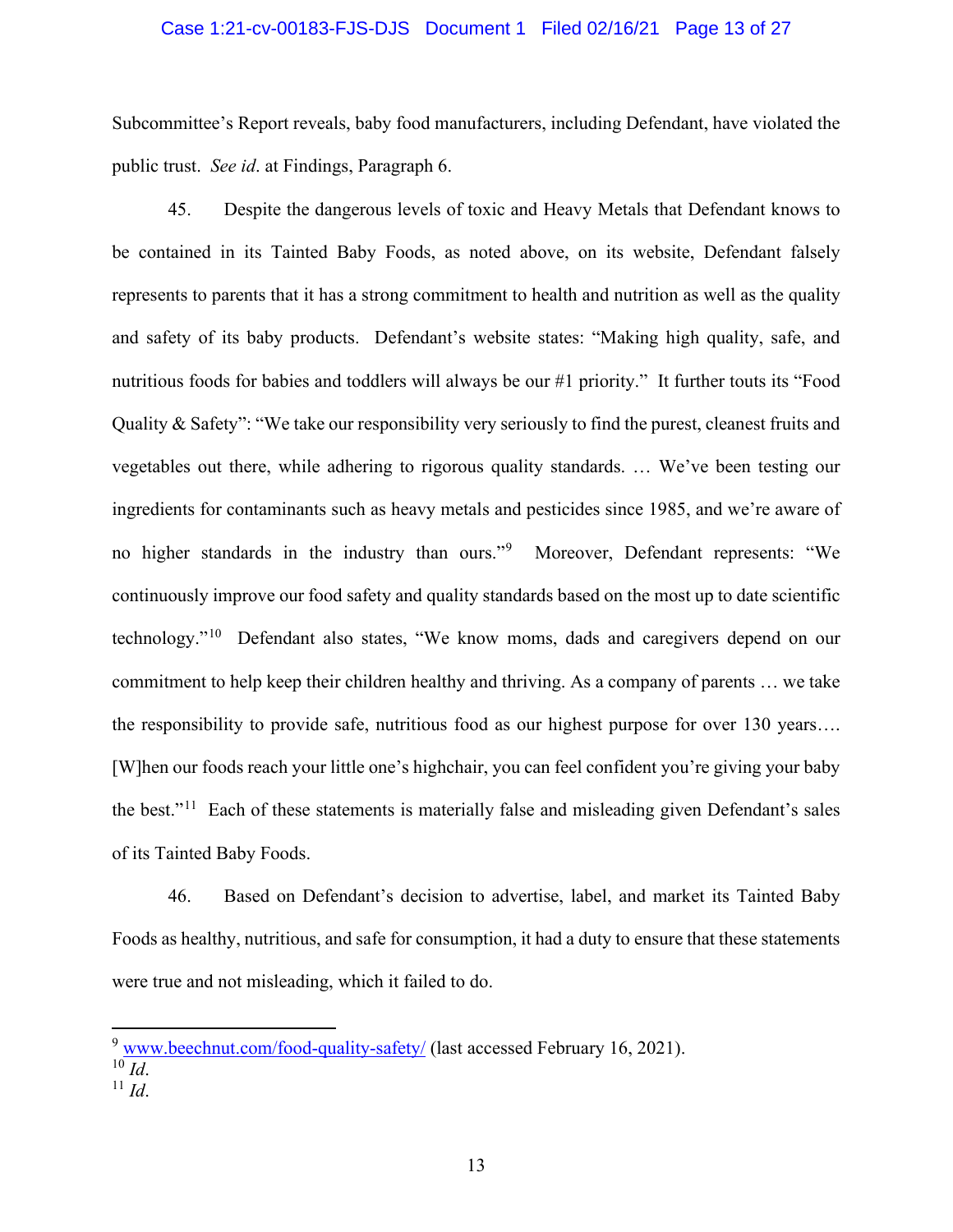## Case 1:21-cv-00183-FJS-DJS Document 1 Filed 02/16/21 Page 14 of 27

47. The Tainted Baby Foods are available at numerous retail and online outlets. However, as discussed above, Defendant fails to disclose they contain or are at risk of containing dangerous levels of Heavy Metals or other undesirable toxins or contaminants. Defendant intentionally omitted these contaminants to induce and mislead reasonable consumers to purchase its Tainted Baby Foods.

#### **III. CLASS ACTION ALLEGATIONS**

48. Pursuant to the provisions of Rules 23(a), 23(b)(2), and 23(b)(3) of the Federal Rules of Civil Procedure, Plaintiffs bring this class action on behalf of herself and a nationwide Class defined as:

**All persons who, during the applicable statute of limitation period to the present, purchased Defendant's Tainted Baby Foods in the United States for personal/household use, and not for resale (the "Class" or "Nationwide Class").**

49. Plaintiff Gabrielle Stuve also seeks to represent a subclass (the "New York

Subclass"), defined as follows:

# **All persons who, during the applicable statute of limitation period to the present, purchased Defendant's Tainted Baby Foods in New York for personal/household use, and not for resale.**

50. Plaintiff Robyn Moore also seeks to represent a subclass (the "Pennsylvania

Subclass), defined as follows:

# **All persons who, during the applicable statute of limitation period to the present, purchased Defendant's Tainted Baby Foods in Pennsylvania for personal/household use, and not for resale.**

51. Certification of Plaintiffs' claims for class-wide treatment is appropriate because

all elements of Fed. R. Civ. P. 23(a), (b)(2)-(3) are satisfied. Plaintiffs can prove the elements of their claims on a class-wide basis using the same evidence as would be used to prove those elements in an individual action alleging the same claims.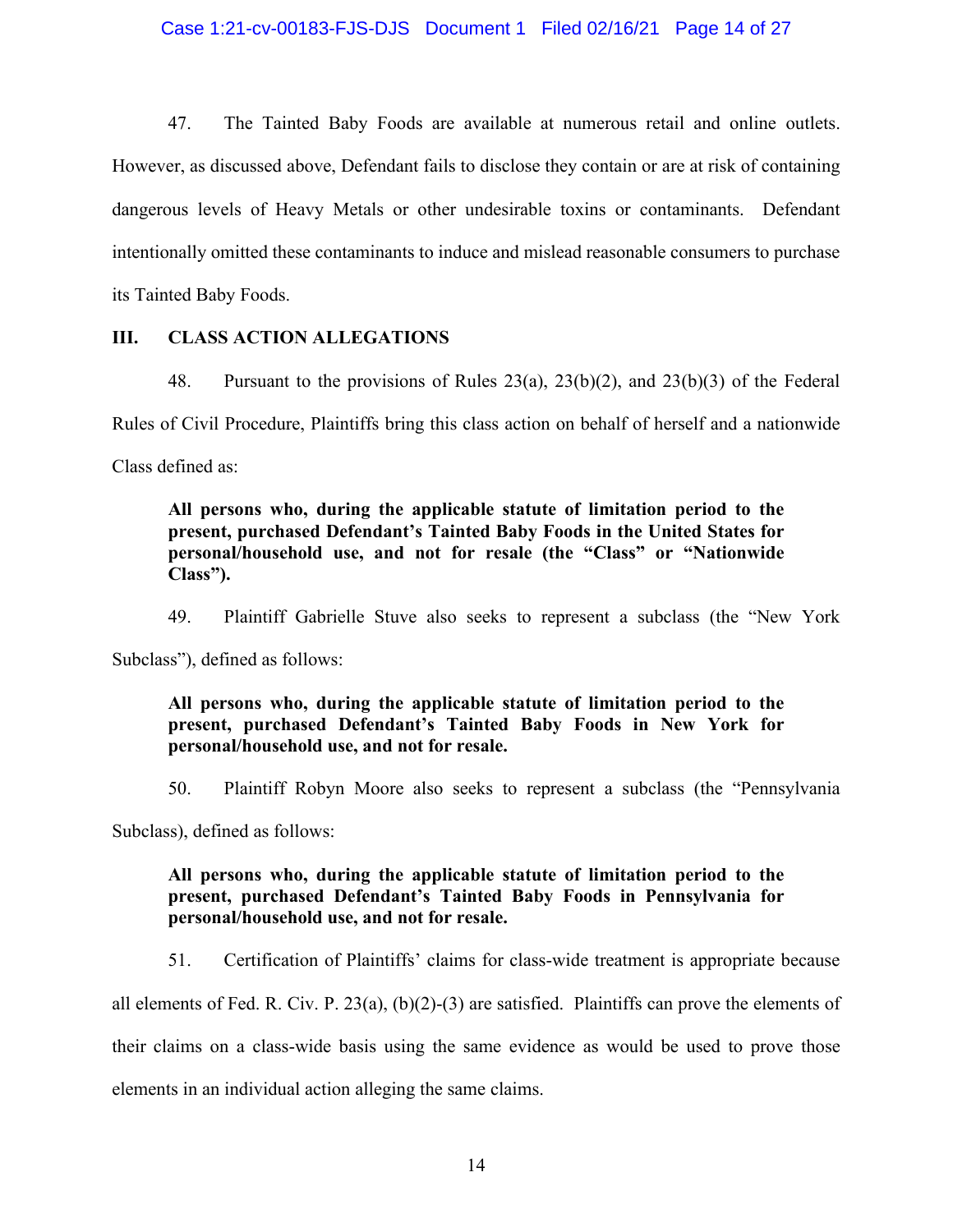#### Case 1:21-cv-00183-FJS-DJS Document 1 Filed 02/16/21 Page 15 of 27

52. **Numerosity:** All requirements of Fed. R. Civ. P. 23(a)(l) are satisfied. The members of the Class are so numerous and geographically dispersed that individual joinder of all Class members is impracticable. While Plaintiffs are informed and believe that there are thousands of members of the Class, the precise number of Class members is unknown to Plaintiffs. Plaintiffs believe that the identity of Class members is known or knowable by Defendant or can be discerned through reasonable means. Class members may be identified through objective means. Class members may be notified of the pendency of this action by recognized, Court-approved notice dissemination methods, which may include U.S. mail, electronic mail, Internet postings, and/or published notice.

53. **Commonality and Predominance:** All requirements of Fed. R. Civ. P. 23(a)(2) and 23(b)(3) are satisfied. This action involves common questions of law and fact, which predominate over any questions affecting individual Class members, including, without limitation:

- a. whether Defendant engaged in the deceptive and misleading business practices alleged herein;
- b. whether Defendant knew or should have known that the Tainted Baby Foods contained dangerous levels of Heavy Metals;
- c. whether Defendant represented and continues to represent that the Tainted Baby Foods are healthy, nutritious, made from the best ingredients, and safe for consumption;
- d. whether Defendant represented and continues to represent that the manufacturing of its Tainted Baby Foods is subjected to rigorous quality standards;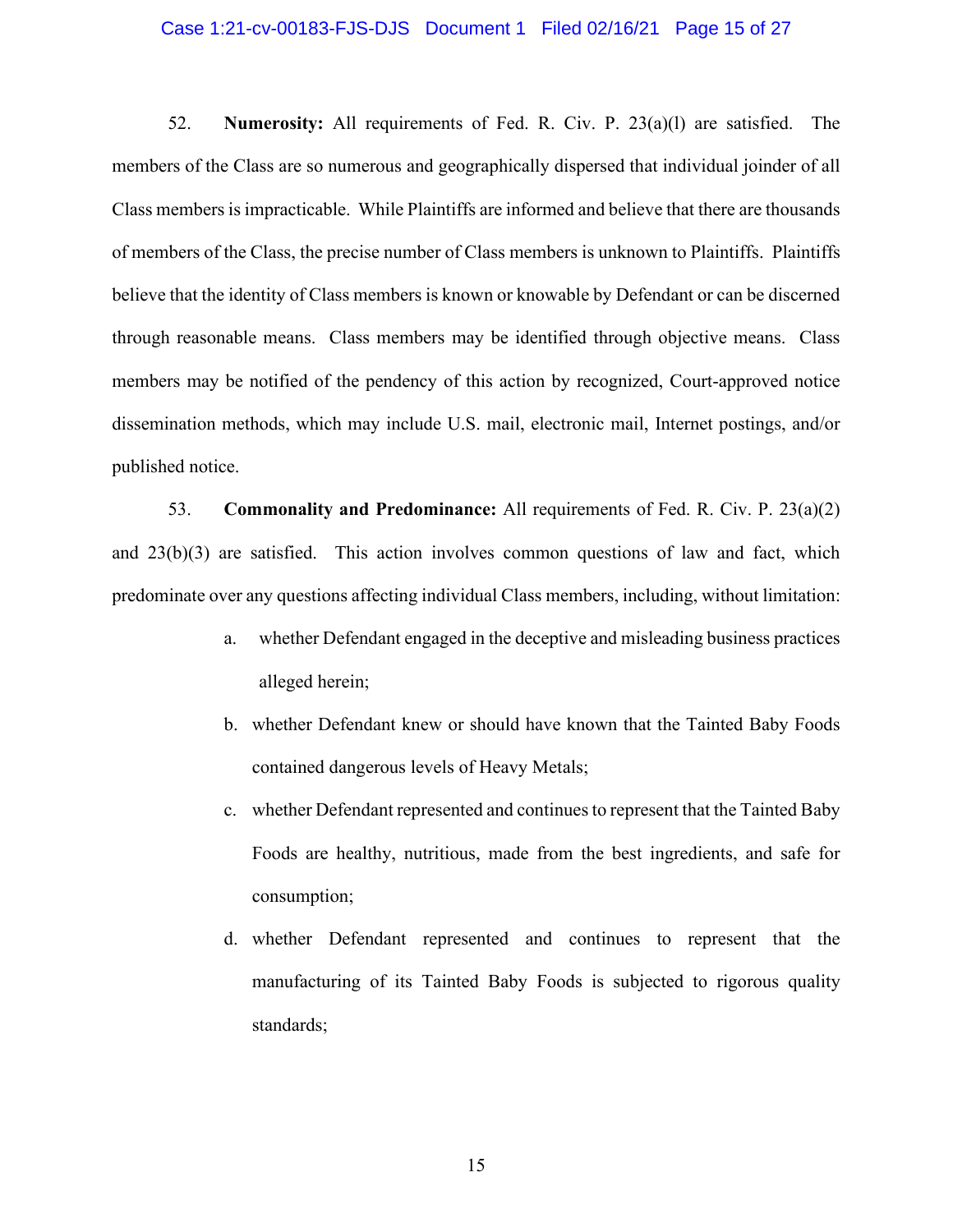- e. whether Defendant failed to disclose that the Tainted Baby Foods contained dangerous levels of Heavy Metals;
- f. whether Defendant had knowledge that those representations were false, deceptive, and misleading and was unjustly enriched by its actions;
- g. whether Defendant continues to disseminate those representations despite knowledge that the representations are false, deceptive, and misleading;
- h. whether the misrepresented and/or omitted facts are material to a reasonable consumer;
- i. whether Defendant violated N.Y. Gen. Bus. Law §§ 349 and 350;
- j. whether Defendant violated the Pennsylvania Unfair Trade Practices and Consumer Protection Law, 73 PS § 201 *et seq.*;
- k. whether Plaintiffs and members of the Class were injured and suffered damages;
- l. whether Defendant's misconduct proximately caused Plaintiffs and the Class members' injuries; and
- m. whether Plaintiffs and members of the Class are entitled to damages and, if so, the measure of such damages.

54. **Typicality:** All requirements of Fed. R. Civ. P. 23(a)(3) are satisfied. Plaintiffs are members of the Nationwide Class and New York or Pennsylvania Subclasses, having purchased for personal/household use Tainted Baby Food products that were manufactured by Defendant. Plaintiffs' claims are typical of the other Class members' claims because, among other things, all Class members were comparably injured through Defendant's conduct.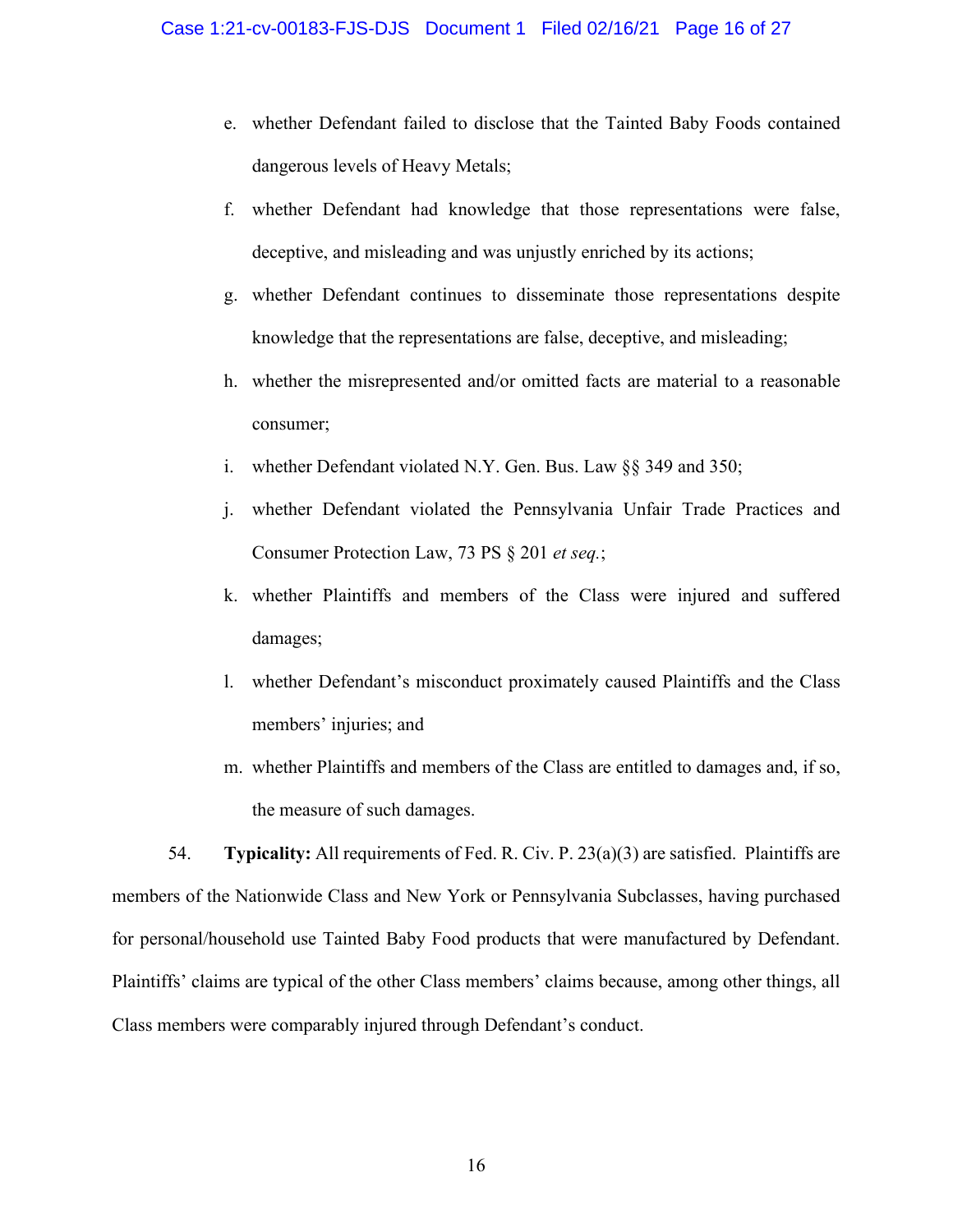#### Case 1:21-cv-00183-FJS-DJS Document 1 Filed 02/16/21 Page 17 of 27

55. **Adequacy of Representation:** All requirements of Fed. R. Civ. P. 23(a)(4) are satisfied. Plaintiffs are adequate Class representatives because they are members of the Nationwide Class and New York or Pennsylvania Subclasses and their interests do not conflict with the interests of the other members of the Class that they seek to represent. Plaintiffs are committed to pursuing this matter for the Class with the Class's collective best interests in mind. Plaintiffs have retained counsel competent and experienced in complex class action litigation of this type and Plaintiffs intend to prosecute this action vigorously. Plaintiffs, and their counsel, will fairly and adequately protect the Class's interests.

56. **Predominance and Superiority:** All requirements of Fed. R. Civ. P. 23(b)(3) are satisfied. As described above, common issues of law or fact predominate over individual issues. Resolution of those common issues in Plaintiffs' individual case will also resolve them for the Class's claims. In addition, a class action is superior to any other available means for the fair and efficient adjudication of this controversy and no unusual difficulties are likely to be encountered in the management of this class action. The damages or other financial detriment suffered by Plaintiffs and the other Class members are relatively small compared to the burden and expense that would be required to individually litigate their claims against Defendant, so it would be impracticable for members of the Class to individually seek redress for Defendant's wrongful conduct. Even if Class members could afford individual litigation, the court system could not. Individualized litigation creates a potential for inconsistent or contradictory judgments and increases the delay and expense to all parties and the court system. By contrast, the class action device presents far fewer management difficulties and provides the benefits of single adjudication, economies of scale, and comprehensive supervision by a single court.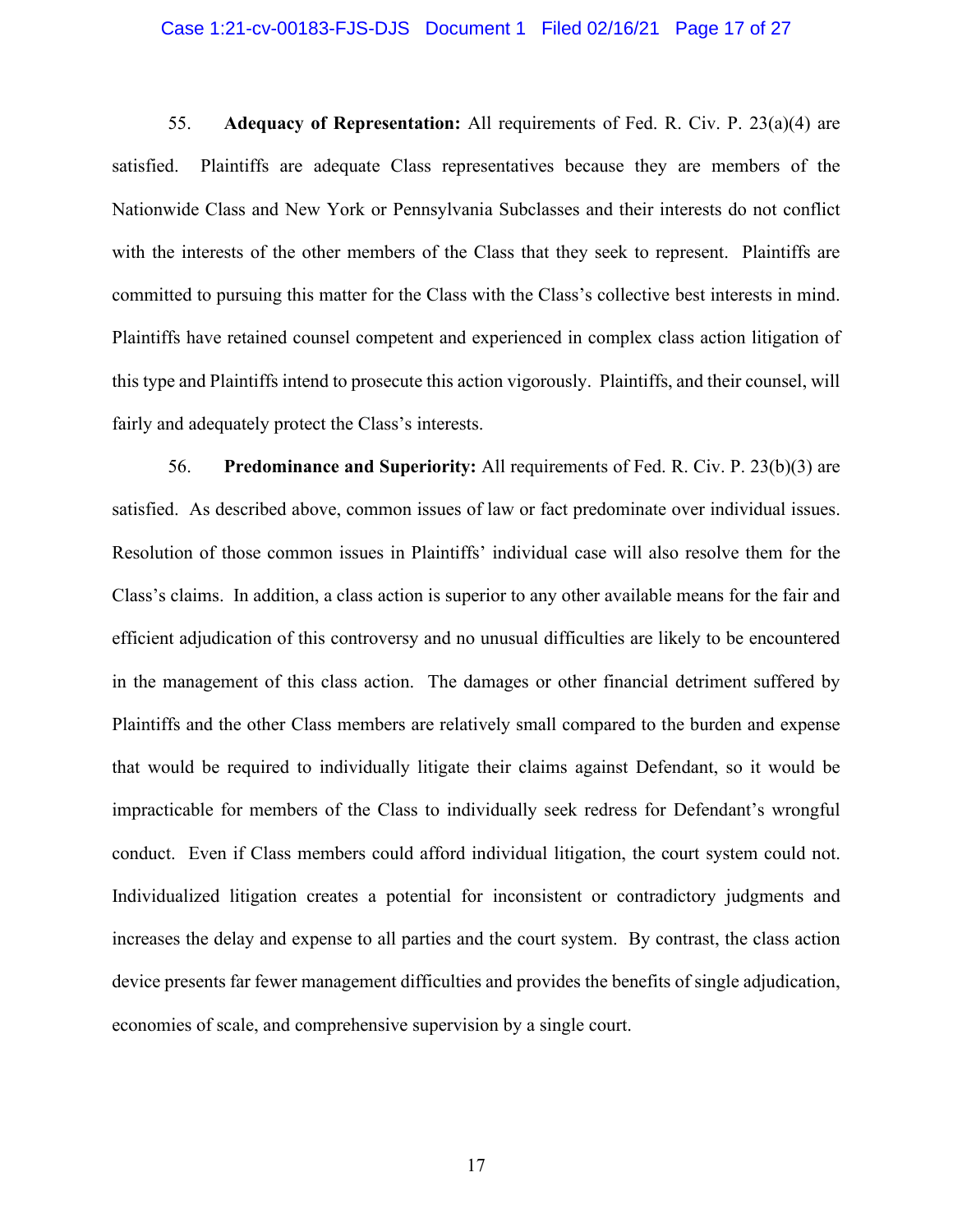Case 1:21-cv-00183-FJS-DJS Document 1 Filed 02/16/21 Page 18 of 27

57. **Cohesiveness:** All requirements of Fed. R. Civ. P. 23(b)(2) are satisfied. Defendant has acted, or refused to act, on grounds generally applicable to the Class making final declaratory or injunctive relief appropriate.

# **IV. CAUSES OF ACTION**

# **COUNT I Violations of New York Consumer Law for Deceptive Acts and Practices N.Y. Gen. Bus. Law § 349 (On Behalf of Plaintiff Stuve and the New York Subclass)**

58. Plaintiff Stuve, individually and on behalf of the New York Subclass, repeats and re-alleges the allegations contained in paragraphs 1 through 57 as though fully set forth herein.

59. New York General Business Law ("NYGBL") § 349 prohibits deceptive acts or practices in the conduct of any business, trade, or commerce, or in the furnishing of any service in the state of New York.

60. By reason of the conduct alleged herein, Defendant engaged in unlawful practices within the meaning of the NYGBL  $\S$  349. The conduct alleged herein is a "business practice" within the meaning of the NYGBL § 349, and the deception occurred in part within New York State.

61. Defendant's Tainted Baby Foods contain unhealthy and dangerous levels of Heavy Metals. Defendant knew orshould have known that its baby food should not contain these levels of Heavy Metals and/or at the amounts found therein and that by manufacturing and providing for commercial sale baby food with toxic levels of Heavy Metals, Plaintiff Stuve and the New York Subclass members were not getting healthy and/or nutritious food to help their children grow strong.

62. Plaintiff Stuve and the New York Subclass members would not have purchased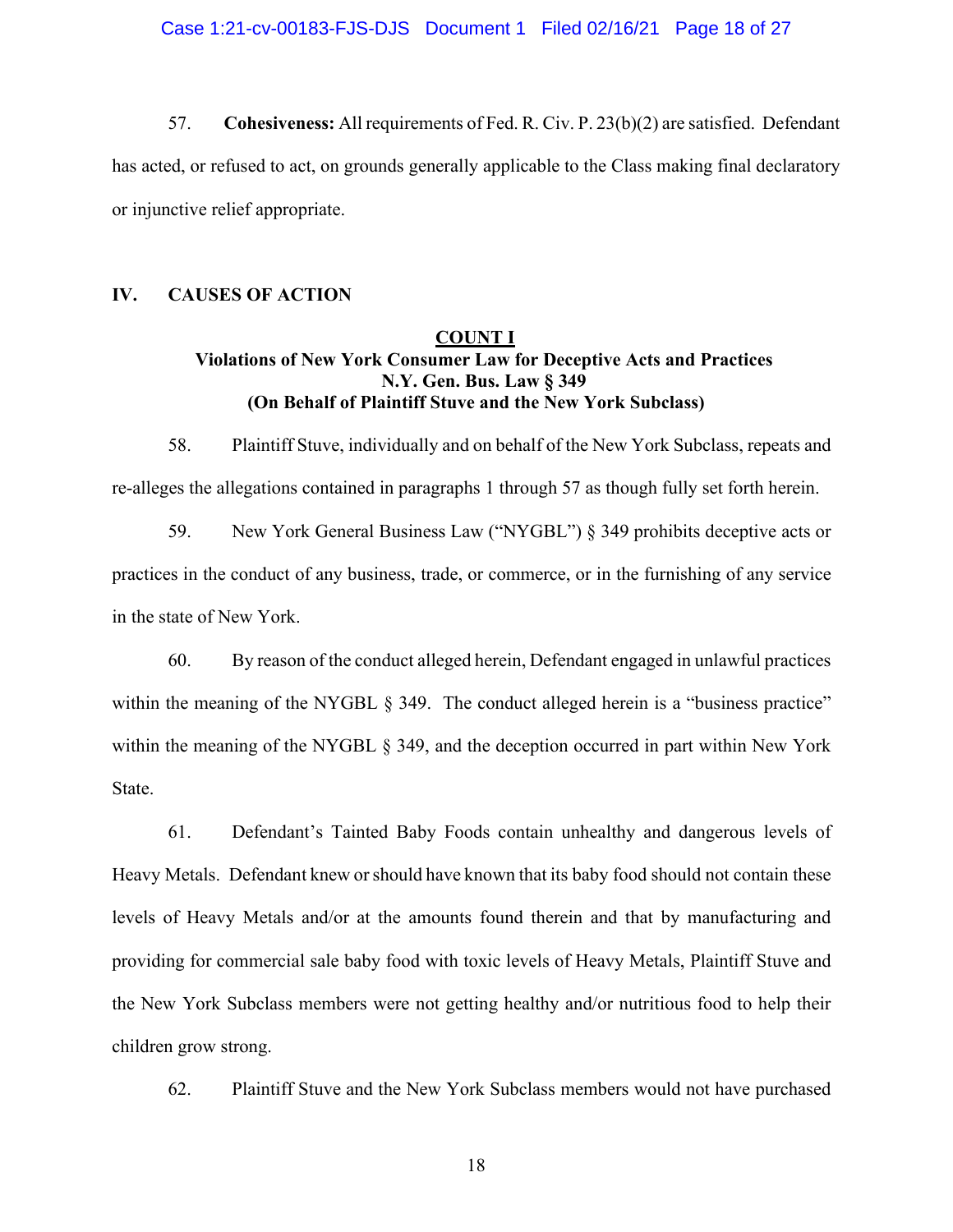#### Case 1:21-cv-00183-FJS-DJS Document 1 Filed 02/16/21 Page 19 of 27

the Tainted Baby Foods at issue for their children had they known the truth about the presence of dangerous levels of toxic Heavy Metals. There is no other use for Defendant's tainted products.

63. Defendant violated the NYGBL § 349 by using dangerous levels of toxic Heavy Metals and failing to properly represent, both by affirmative conduct and by omission, the nutritional value of Defendant's Tainted Baby Foods.

64. If Defendant had not sold baby food tainted with Heavy Metals, Plaintiff Stuve and the other New York Subclass members would not have suffered the extent of damages caused by Defendant's sales.

65. Defendant's practices, acts, policies and course of conduct violate NYGBL § 349 in that, among other things, Defendant actively and knowingly misrepresented or omitted disclosure of material information to Plaintiff Stuve and the New York Subclass members at the time they purchased the Tainted Baby Foods, including the fact that Defendant's products contained dangerous levels of toxic Heavy Metals; and Defendant failed to disclose and give timely warnings or notices regarding the presence of dangerous levels of toxic Heavy Metals in its baby food products that were purchased by Plaintiff and the New York Subclass members.

66. The aforementioned conduct constitutes an unconscionable commercial practice in that Defendant has, by the use of false statements and/or material omissions, failed to properly represent and/or concealed the presence of unacceptable dangerous levels of Heavy Metals in its Tainted Baby Foods.

67. Members of the public, including Plaintiff Stuve and the members of the New York Subclass, were deceived by and relied upon Defendant's affirmative misrepresentations and failures to disclose.

68. Such acts and practices by Defendant are and were likely to mislead a reasonable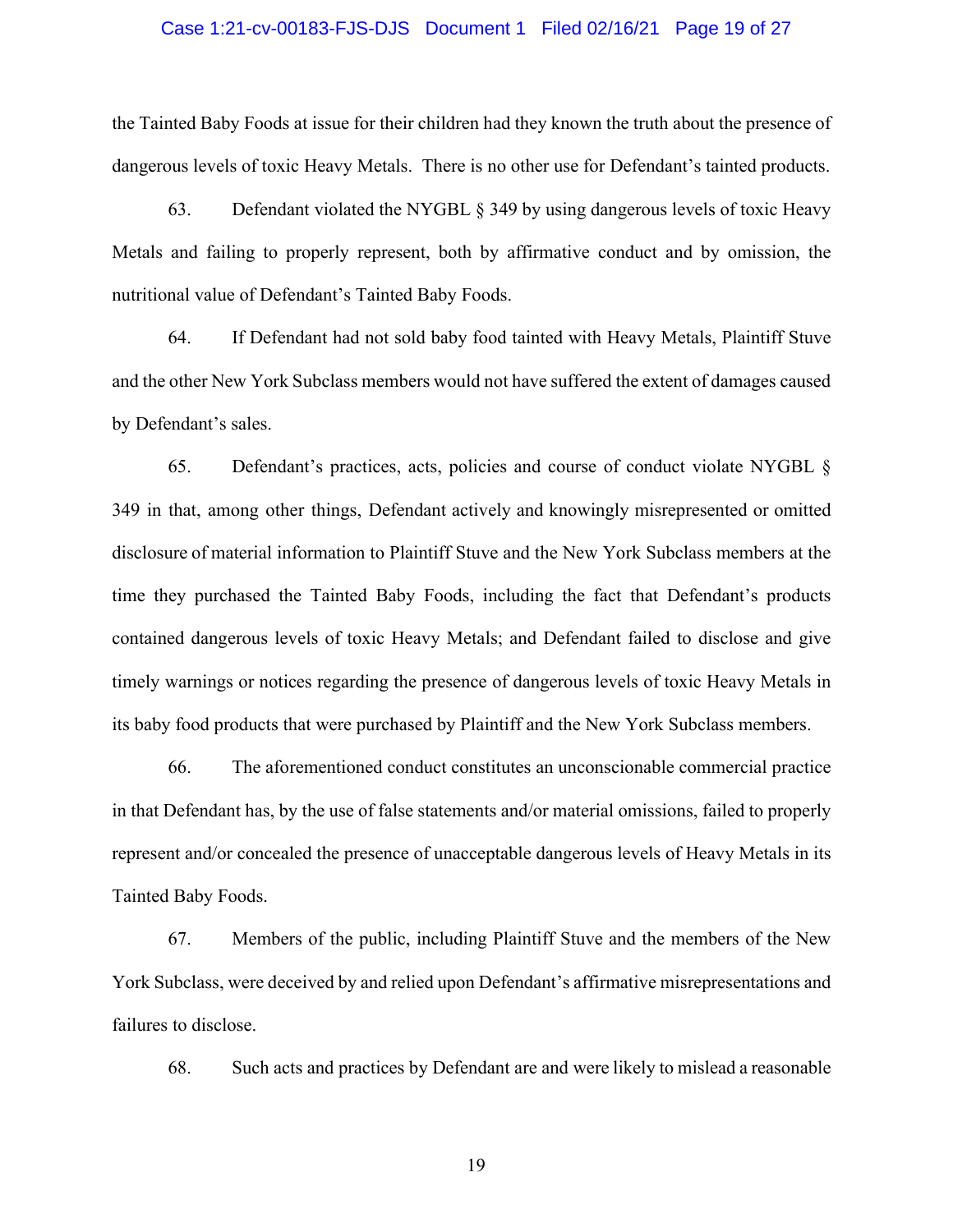## Case 1:21-cv-00183-FJS-DJS Document 1 Filed 02/16/21 Page 20 of 27

consumer purchasing baby food from Defendant. Said acts and practices are material. The sales of Defendant's Tainted Baby Foods in New York through such means occurring in New York were consumer-oriented acts and thereby fall under the New York consumer protection statute, NYGBL § 349.

69. As a direct and proximate cause of Defendant's conduct, Plaintiff Stuve and the New York Subclass members suffered damages as alleged above. Plaintiff Stuve also seeks injunctive relief as described herein.

70. In addition to or in lieu of actual damages, because of the injury, Plaintiff Stuve and the New York Subclass members seek statutory damages for each injury and violation which has occurred.

# **COUNT II Violations of New York Consumer Law for False Advertising N.Y. Gen. Bus. Law § 350 (On Behalf of Plaintiff Stuve and the New York Subclass)**

71. Plaintiff Stuve, individually and on behalf of the New York Subclass, repeats and re-alleges the allegations contained in paragraphs 1 through 57 as though fully set forth herein.

72. NYGBL § 350 prohibits false advertising in the conduct of any business, trade, or commerce, or in the furnishing of any service in the state of New York.

73. By reason of the conduct alleged herein, Defendant engaged in unlawful practices within the meaning of the NYGBL § 350. The conduct alleged herein is a "business practice" within the meaning of the NYGBL § 350, and the false advertising occurred in part within New York State.

74. Defendant's baby food contains unhealthy and dangerous levels of Heavy Metals. Defendant knew orshould have known that its baby food should not contain these Heavy Metals and/or at the amounts found therein and that by manufacturing and providing for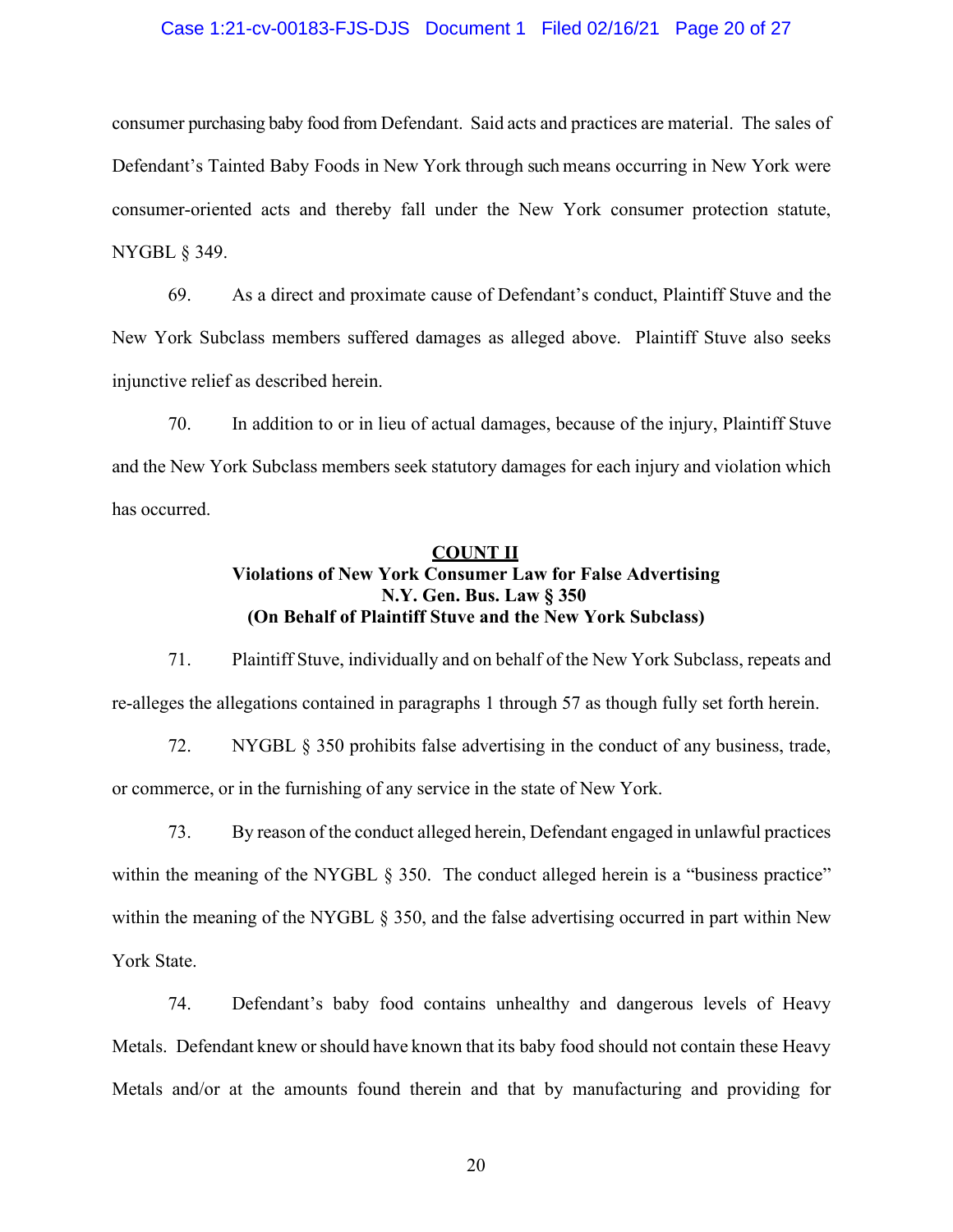#### Case 1:21-cv-00183-FJS-DJS Document 1 Filed 02/16/21 Page 21 of 27

commercial sale baby food with toxic levels of Heavy Metals, Plaintiff Stuve and the New York Subclass members were not getting healthy and/or nutritious food to help their children grow strong.

75. Plaintiff Stuve and the New York Subclass members would not have purchased the baby food at issue for their children had they known the truth about the presence of dangerous levels of toxic Heavy Metals. There is no other use for Defendant's tainted products.

76. Defendant violated the NYGBL § 350 by failing to properly represent, both by affirmative conduct and by omission, the nutritional value and safety of Defendant's Tainted Baby Foods.

77. If Defendant had not sold baby food tainted with dangerous levels of Heavy Metals, Plaintiff Stuve and the other New York Subclass members would not have suffered the extent of damages caused by Defendant's sales.

78. Defendant's practices, acts, policies and course of conduct violate NYGBL § 350 in that, among other things, Defendant actively and knowingly misrepresented or omitted disclosure of material information to Plaintiff Stuve and the New York Subclass members at the time they purchased the Tainted Baby Foods, including the fact that Defendant's products contained dangerous levels of toxic Heavy Metals; and Defendant failed to disclose and give timely warnings or notices regarding the presence of dangerous levels of toxic Heavy Metals in its baby food products that were purchased by Plaintiff and the New York Subclass members.

79. The aforementioned conduct constitutes an unconscionable commercial practice in that Defendant has, by the use of false statements and/or material omissions, failed to properly represent and/or concealed the presence of unacceptable dangerous levels of Heavy Metals in its baby foods.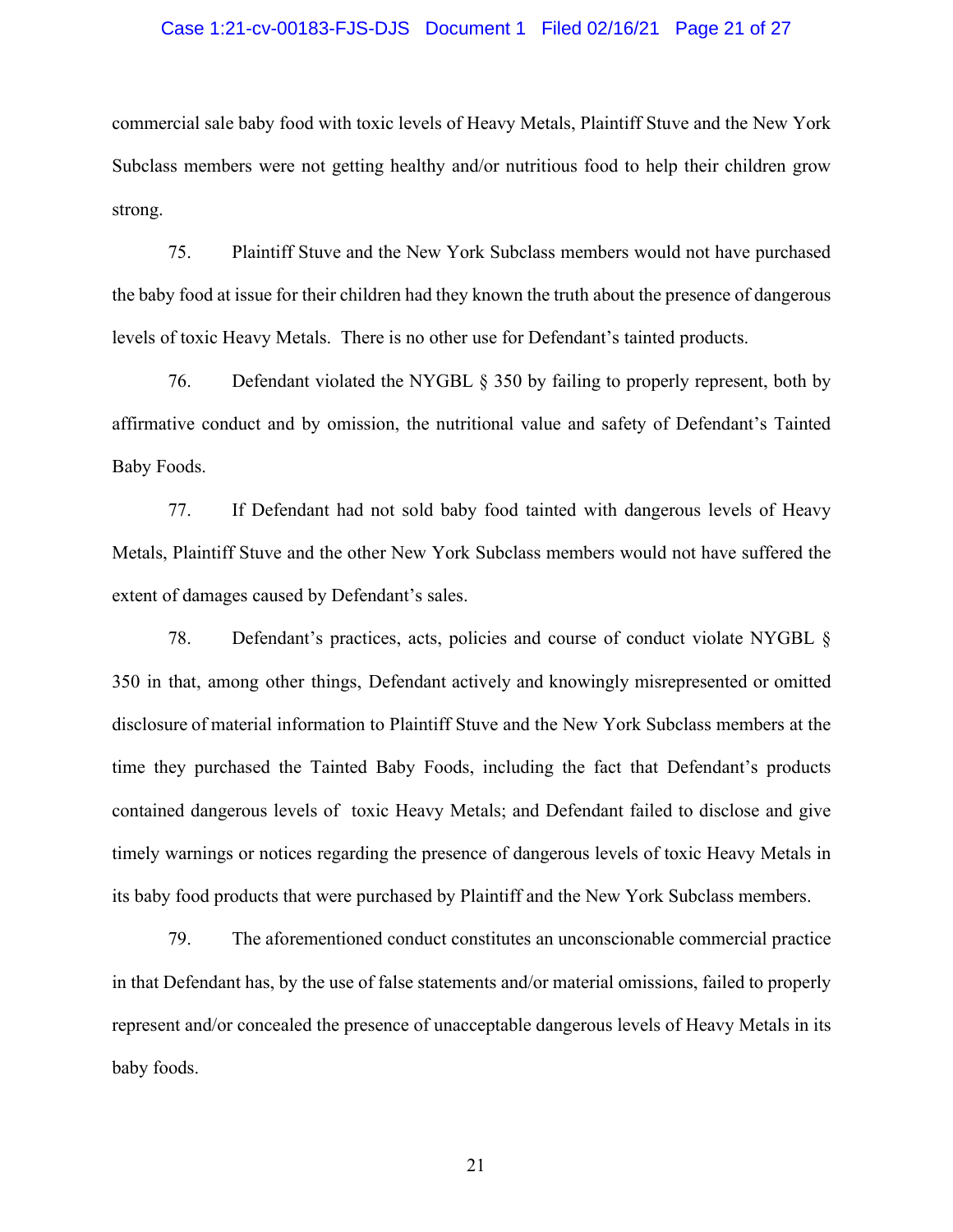## Case 1:21-cv-00183-FJS-DJS Document 1 Filed 02/16/21 Page 22 of 27

80. Members of the public, including Plaintiff Stuve and the members of the New York Subclass, were deceived by and relied upon Defendant's affirmative misrepresentations and failures to disclose.

81. Such acts by Defendant are and were likely to mislead a reasonable consumer purchasing baby food from Defendant. Said acts and practices are material. The sales of Defendant's Tainted Baby Foods in New York through such means occurring in New York were consumer-oriented acts and thereby fall under the New York consumer protection statute, NYGBL § 350.

82. As a direct and proximate cause of Defendant's conduct, Plaintiff Stuve and New York Subclass members suffered damages as alleged above and also seek injunctive relief as described herein.

83. In addition to or in lieu of actual damages, because of the injury, Plaintiff Stuve and the New York Subclass members seek statutory damages for each injury and violation which has occurred.

#### **COUNT III**

# **Violations of Pennsylvania Unfair Trade Practices and Consumer Protection Law 73 PS § 201 et seq. (On Behalf of Plaintiff Moore and the Pennsylvania Subclass)**

84. Plaintiff Moore, individually and on behalf of the Pennsylvania Subclass, repeats and re-alleges the allegations contained in paragraphs 1 through 57 as though fully set forth herein.

85. Plaintiff Moore and the Pennsylvania Subclass are "[p]erson[s]" within the meaning of the Pennsylvania Unfair Trade Practices and Consumer Protection Law (the "UTPCPL") 73 PS § 201-2, *et seq.*

86. The Pennsylvania UTPCPL declares unlawful "unfair methods of competition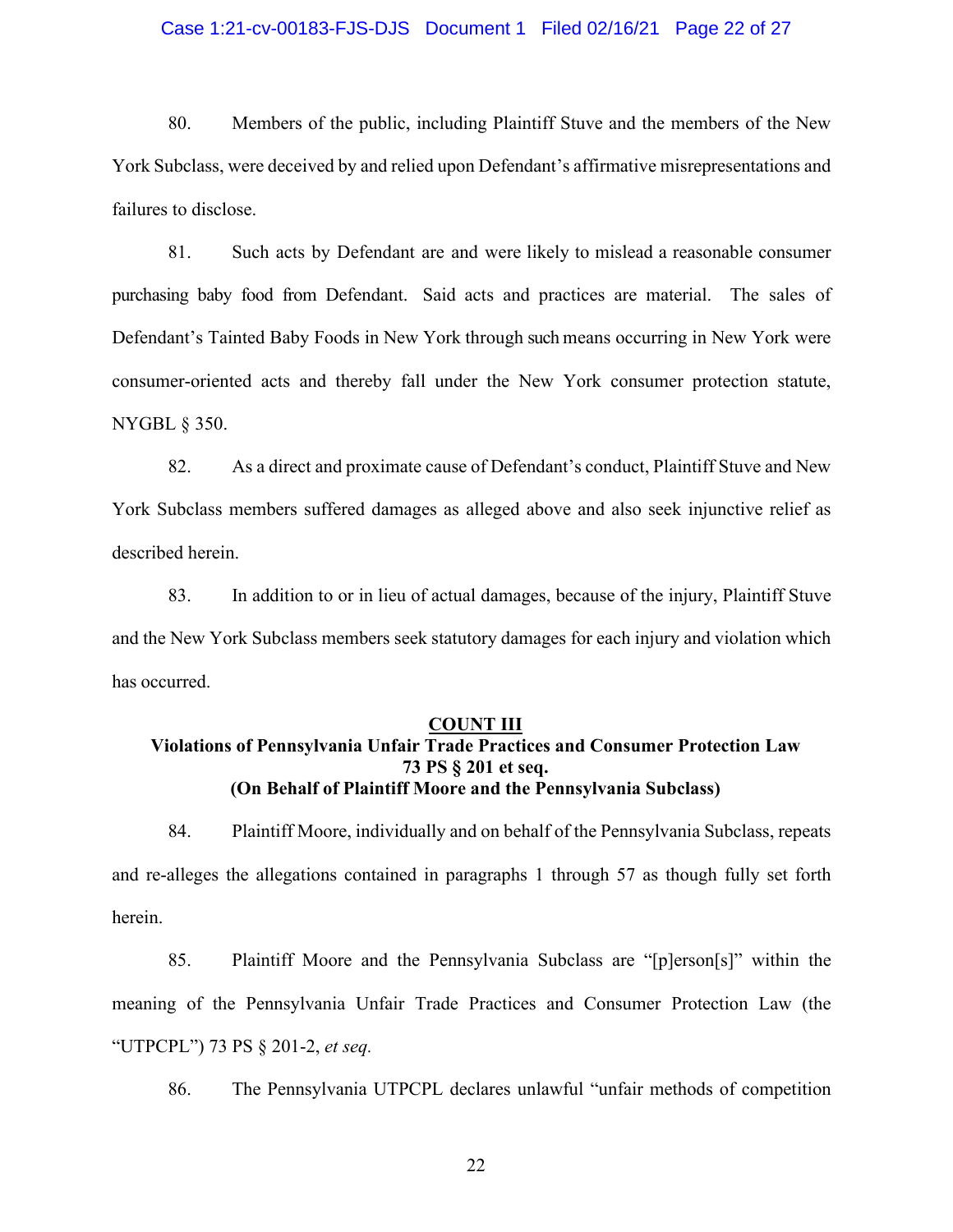### Case 1:21-cv-00183-FJS-DJS Document 1 Filed 02/16/21 Page 23 of 27

and unfair or deceptive acts or practices in the conduct of any trade or commerce …."

87. The UTPCPL at 73 P.S. § 201-2 prohibits the following conduct: "(vii) Representing that goods or services are of a particular standard, quality or grade, or that goods are of a particular style or model, if they are of another."

88. Defendant engaged in, and continues to engage in, the above-referenced deceptive acts and unfair trade practices in the conduct of business, trade, and commerce, including by misrepresenting and omitting material facts regarding its Tainted Baby Foods. Defendant's Tainted Baby Foods contain unhealthy and dangerous levels of Heavy Metals. Defendant knew orshould have known that its Tainted Baby Foods should not contain these levels of Heavy Metals and/or at the amounts found therein and that by manufacturing and providing for commercial sale baby food with toxic levels of Heavy Metals Plaintiff Moore and the Pennsylvania Subclass members were not getting healthy and/or nutritious food to help their children grow strong.

89. Plaintiff Moore relied on Defendant's deceptive acts, unfair trade practices, material misrepresentations and omissions, which are described above. Plaintiff Moore has suffered injury in fact and lost money as a result of Defendant's unlawful, unfair, and fraudulent practices.

90. Defendant's wrongful conduct caused Plaintiff Moore and the Pennsylvania Subclass to suffer an ascertainable loss by causing them to incur substantial expense in purchasing the Tainted Baby Foods which they reasonably believed were safe and nutritious for their babies when these products contained dangerous levels of Heavy Metals. Plaintiff Moore and the Pennsylvania Subclass have suffered an ascertainable loss by receiving less than what was promised.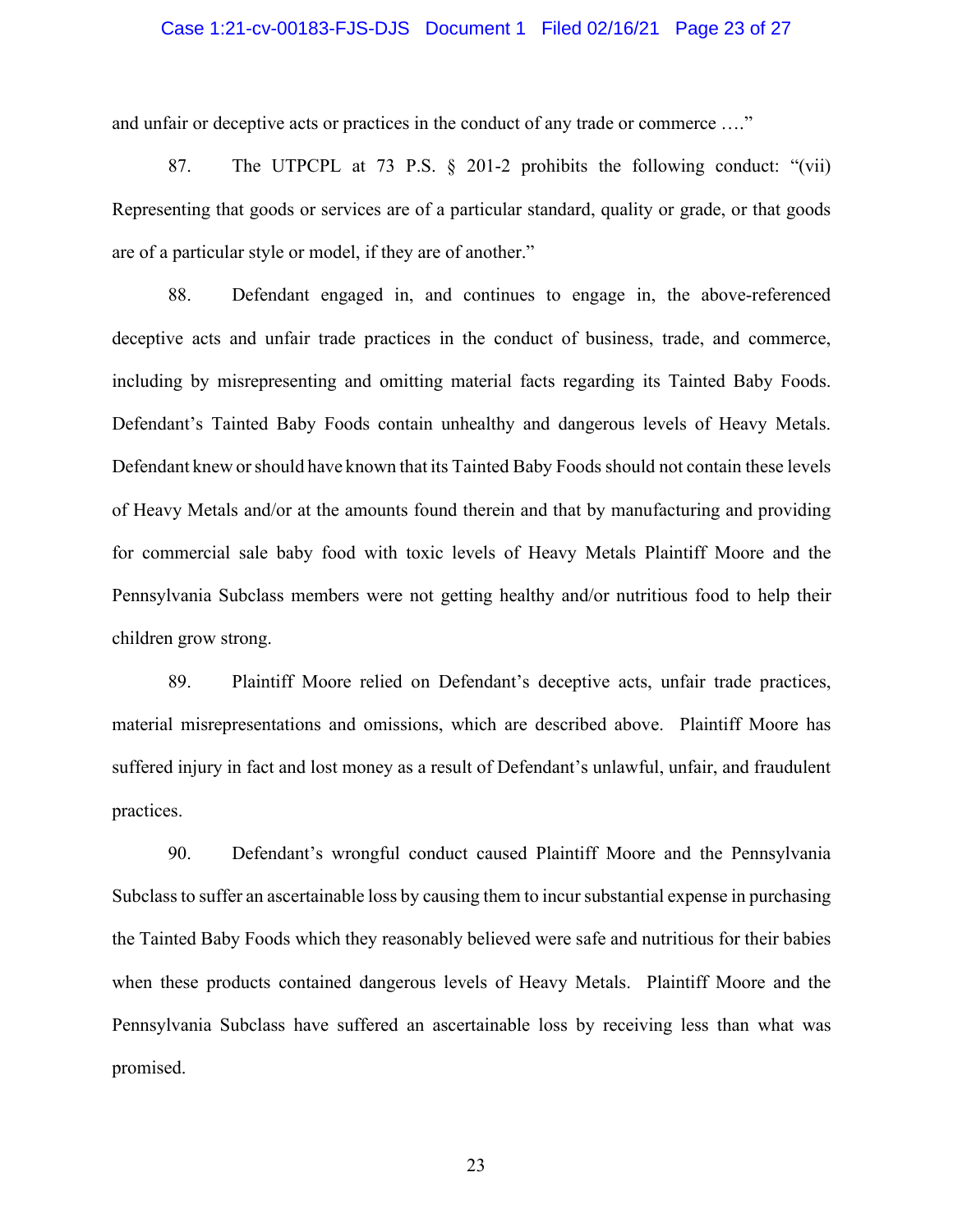#### Case 1:21-cv-00183-FJS-DJS Document 1 Filed 02/16/21 Page 24 of 27

91. Plaintiff Moore and the Pennsylvania Subclass members would not have purchased the Tainted Baby Foods at issue for their children had they known the truth about the presence of dangerous levels of toxic Heavy Metals. There is no other use for Defendant's tainted products.

92. Defendant's actions described herein constitute fraud within the meaning of the UTPCPL § 201 *et seq.* by using dangerous levels of toxic Heavy Metals and failing to properly represent, both by affirmative conduct and by omission, the nutritional value and safety of Defendant's Tainted Baby Foods. Defendant's actions were likely to mislead Plaintiff Moore and the Pennsylvania Subclass into believing the products were safe, healthy and nutritious when they in fact contained dangerous levels of toxic Heavy Metals.

93. If Defendant had not sold baby food tainted with dangerous levels of Heavy Metals, Plaintiff Moore and the other Pennsylvania Subclass members would not have suffered the extent of damages caused by Defendant's sales.

94. Defendant's violations present a continuing risk to Plaintiff Moore and the Pennsylvania Subclass, as well as to the general public. Defendant's unlawful acts and practices complained of herein affect the public interest and are highly likely to deceive a substantial portion of the consuming public.

95. As a direct and proximate result of Defendant's business practices, Plaintiff Moore and the Pennsylvania Subclass members suffered injury in fact and lost money or property because they purchased and paid for products they otherwise would not have. Plaintiff Moore and the Pennsylvania Subclass members are entitled to injunctive relief and attorneys' fees and costs.

96. Pursuant to Pennsylvania UTPCPL § 201-4.1, Plaintiff Moore and the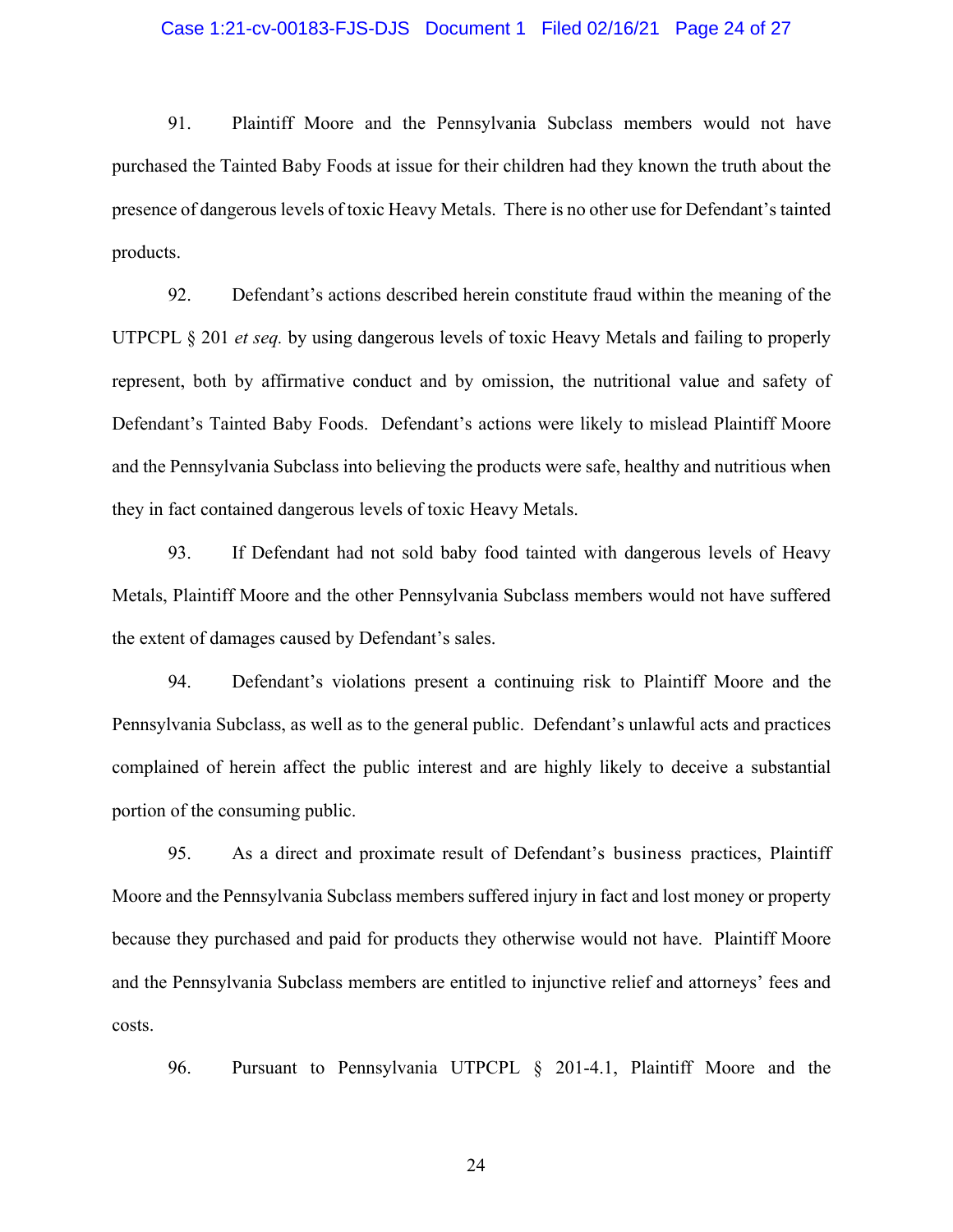## Case 1:21-cv-00183-FJS-DJS Document 1 Filed 02/16/21 Page 25 of 27

Pennsylvania Subclass members seek an order of this Court requiring Defendant to disgorge all ill-gotten gains and awarding Plaintiff Moore and the Pennsylvania Subclass members full restitution of all monies wrongfully acquired by it by means of such "unlawful" and "unfair" conduct, so as to restore any and all monies to Plaintiff Moore and the Pennsylvania Subclass members which were acquired and obtained by such "unlawful" and "unfair" conduct, and which ill-gotten gains are still retained by Defendant.

97. Plaintiff Moore and the Pennsylvania Subclass members are entitled to treble actual damages of not less than \$100, plus reasonable attorneys' fees and costs. 73 P. S. **§**201- 9.2.

# **COUNT IV Unjust Enrichment (On Behalf of Plaintiffs Moore, Stuve, and the Nationwide Class)**

98. Plaintiffs, individually and on behalf of the Class, repeat and re-allege the allegations contained in paragraphs 1 through 57 as though fully set forth herein.

99. Plaintiffs and Class members conferred a monetary benefit on Defendant. Specifically, they purchased baby food from Defendant and provided Defendant with their monetary payment. In exchange, Plaintiffs and Class members should have received from Defendant goods and services that were healthy and nutritious and not tainted with dangerous levels of Heavy Metals.

100. Defendant knew that Plaintiffs and Class members conferred a benefit on them and accepted or retained that benefit. Defendant profited from Plaintiffs' purchases and used Plaintiffs and Class members' monetary payments for business purposes.

101. Defendant failed to disclose to Plaintiffs and Class members that its Tainted Baby Foods were unhealthy and contained dangerous levels of Heavy Metals and did not provide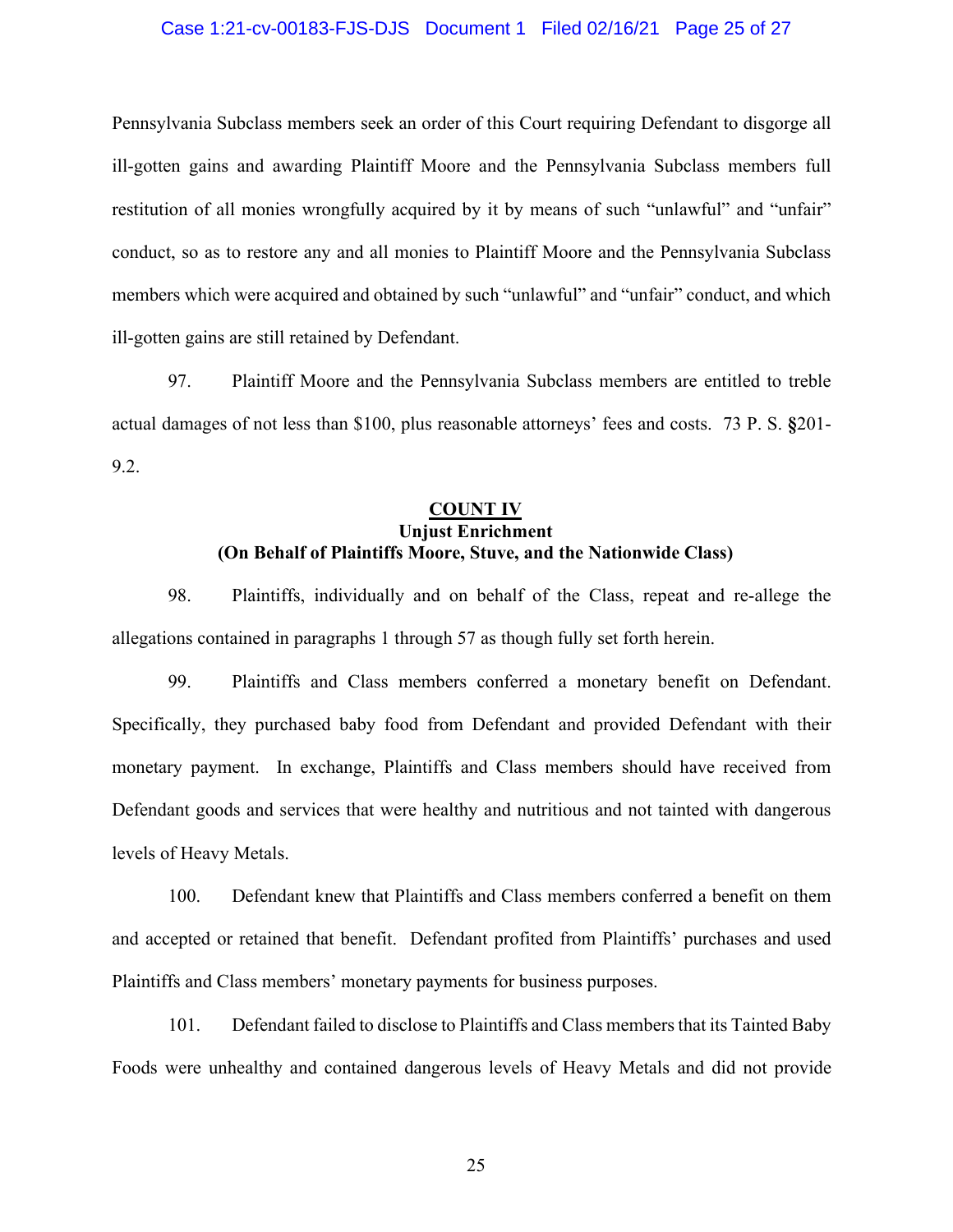#### Case 1:21-cv-00183-FJS-DJS Document 1 Filed 02/16/21 Page 26 of 27

product that Plaintiffs and Class members were promised.

102. If Plaintiffs and Class members knew that Defendant's Tainted Baby Foods were unhealthy and toxic as alleged herein, they would not have purchased Defendant's Tainted Baby Foods.

103. Plaintiffs and Class members have no adequate remedy at law.

104. Under the circumstances, it would be unjust for Defendant to be permitted to retain any of the benefits that Plaintiffs and Class members conferred on them.

105. Defendant should be compelled to disgorge into a common fund or constructive trust, for the benefit of Plaintiffs and Class members, proceeds that they unjustly received from them. In the alternative, Defendant should be compelled to refund the amounts that Plaintiffs and Class members overpaid.

#### **VI. REQUEST FOR RELIEF**

WHEREFORE, Plaintiffs, individually and on behalf of the Class, respectfully requests that the Court:

- a) Certify the Nationwide Class, including the New York and Pennsylvania Subclasses, and appoint Plaintiffs and their counsel to represent the Nationwide Class and New York and Pennsylvania Subclasses;
- b) Find that Defendant engaged in the unlawful conduct as alleged herein and enjoin Defendant from engaging in such conduct;
- c) Enter a monetary judgment in favor of Plaintiffs and the Class, including the New York and Pennsylvania Subclasses, to compensate them for the injuries suffered, together with pre-judgment and post-judgment interest, punitive damages, and penalties where appropriate;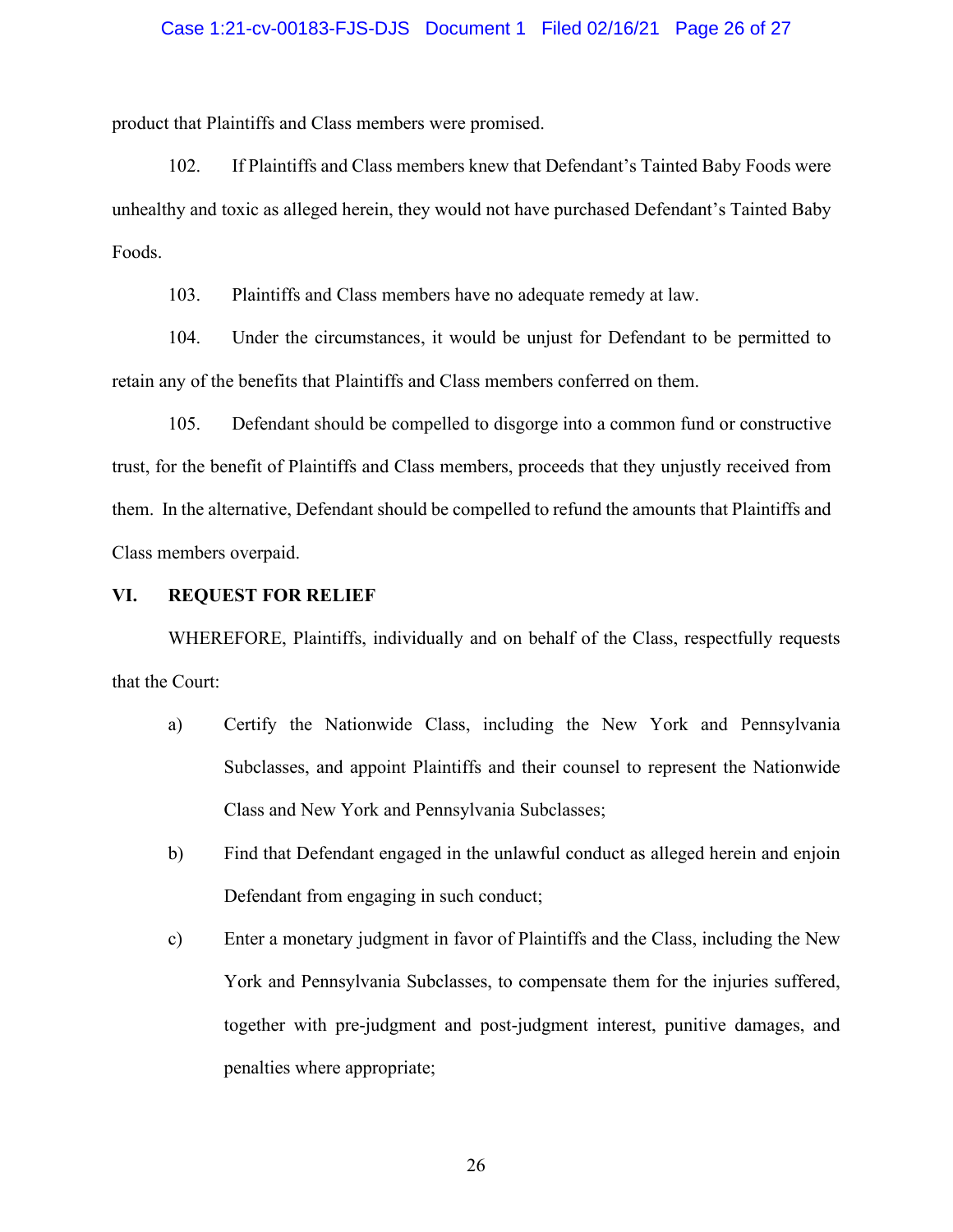- d) Require Defendant to rectify all damages caused by its misconduct;
- e) Award Plaintiffs and the Class, including the New York and Pennsylvania Subclasses, reasonable attorneys' fees and costs of suit, as allowed by law; and
- f) Award such other and further relief as this Court may deem just and proper.

# **JURY TRIAL DEMANDED**

Plaintiffs hereby demand a trial by jury.

Dated: February 16, 2021 Respectfully submitted,

*/s/ Lori G. Feldman* Lori G. Feldman, Esq. (LF-3478) **GEORGE GESTEN MCDONALD, PLLC**  102 Half Moon Bay Drive Croton-on-Hudson, New York 10520 Phone: (917) 983-9321 Fax: (888) 421-4173 Email: LFeldman@4-justice.com E-Service: eService@4-Justice.com

David J. George, Esq. Brittany L. Brown, Esq. **GEORGE GESTEN MCDONALD, PLLC**  9897 Lake Worth Road, Suite #302 Lake Worth, FL 33467 Phone: (561) 232-6002 Fax: (888) 421-4173 Email: DGeorge@4-Justice.com E-Service: eService@4-Justice.com

Janine L. Pollack, Esq. Michael Liskow, Esq. **CALCATERRA POLLACK LLP** 1140 Avenue of the Americas 9th Floor New York, New York 10036 Phone: (917) 899-1765 Fax: (332) 206-2073 Email: jpollack@calcaterrapollack.com Email: mliskow@calcaterrapollack.com

# *Counsel for Plaintiffs*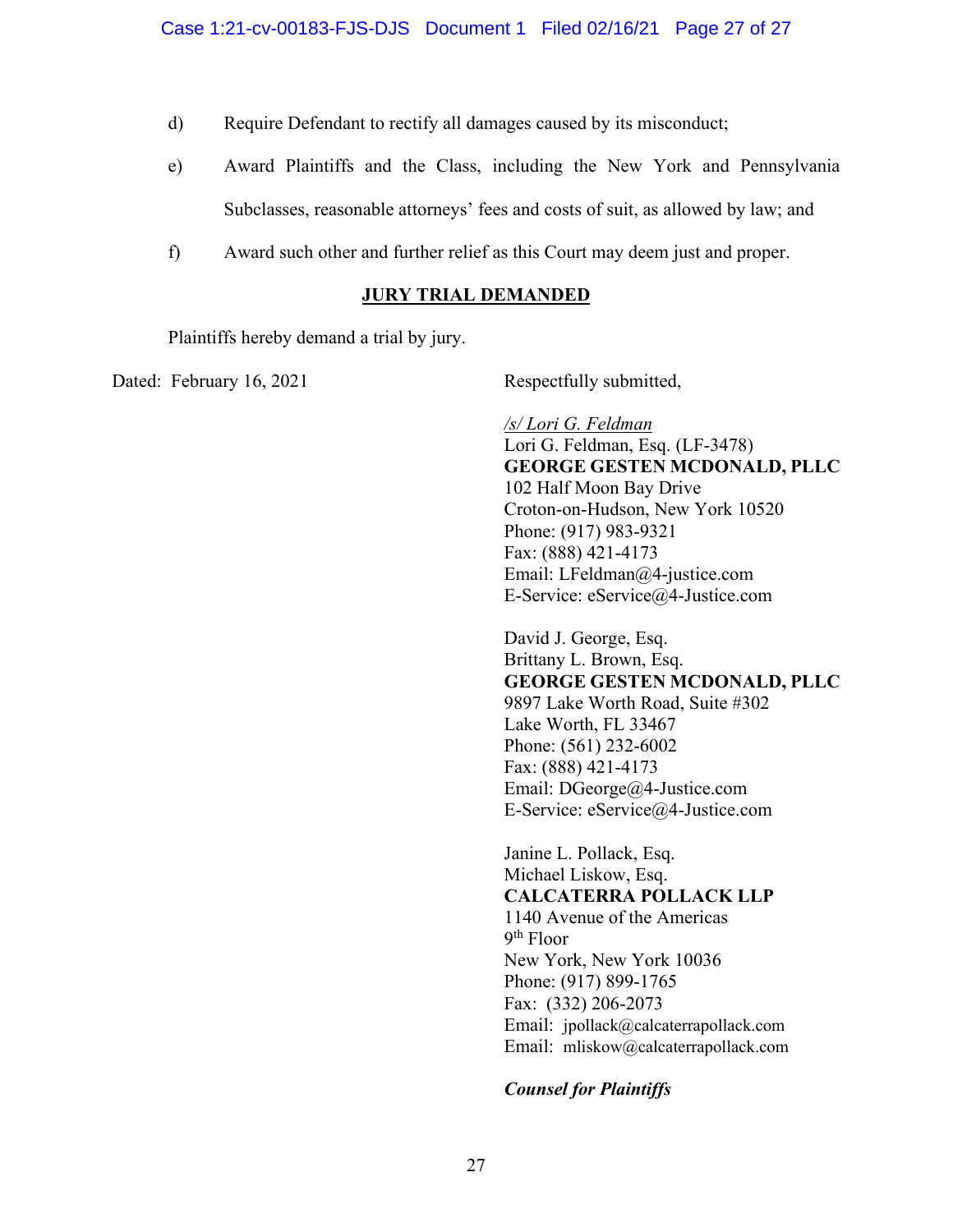# Case 1:21-cv-00183-FJS-DJS Document 1-1 Filed 02/16/21 Page 1 of 1

| do not reply@psc.uscourts.gov                                  |
|----------------------------------------------------------------|
| Jana Coelho                                                    |
| Pay.gov Payment Confirmation: NEW YORK NORTHERN DISTRICT COURT |
| Tuesday, February 16, 2021 6:35:03 PM                          |
|                                                                |

CAUTION: External - This email originated from outside of the organization. Do not click links or open attachments unless you verity with the sender and know the content is safe.

Your payment has been successfully processed and the details are below. If you have any questions or you wish to cancel this payment, please contact: U.S. District Court - Northern District of New York at 833-771-4945.

 Account Number: 5312270 Court: NEW YORK NORTHERN DISTRICT COURT Amount: \$402.00 Tracking Id: ANYNDC-5423023 Approval Code: 104904 Card Number: \*\*\*\*\*\*\*\*\*\*\*\*1047 Date/Time: 02/16/2021 06:34:58 ET

NOTE: This is an automated message. Please do not reply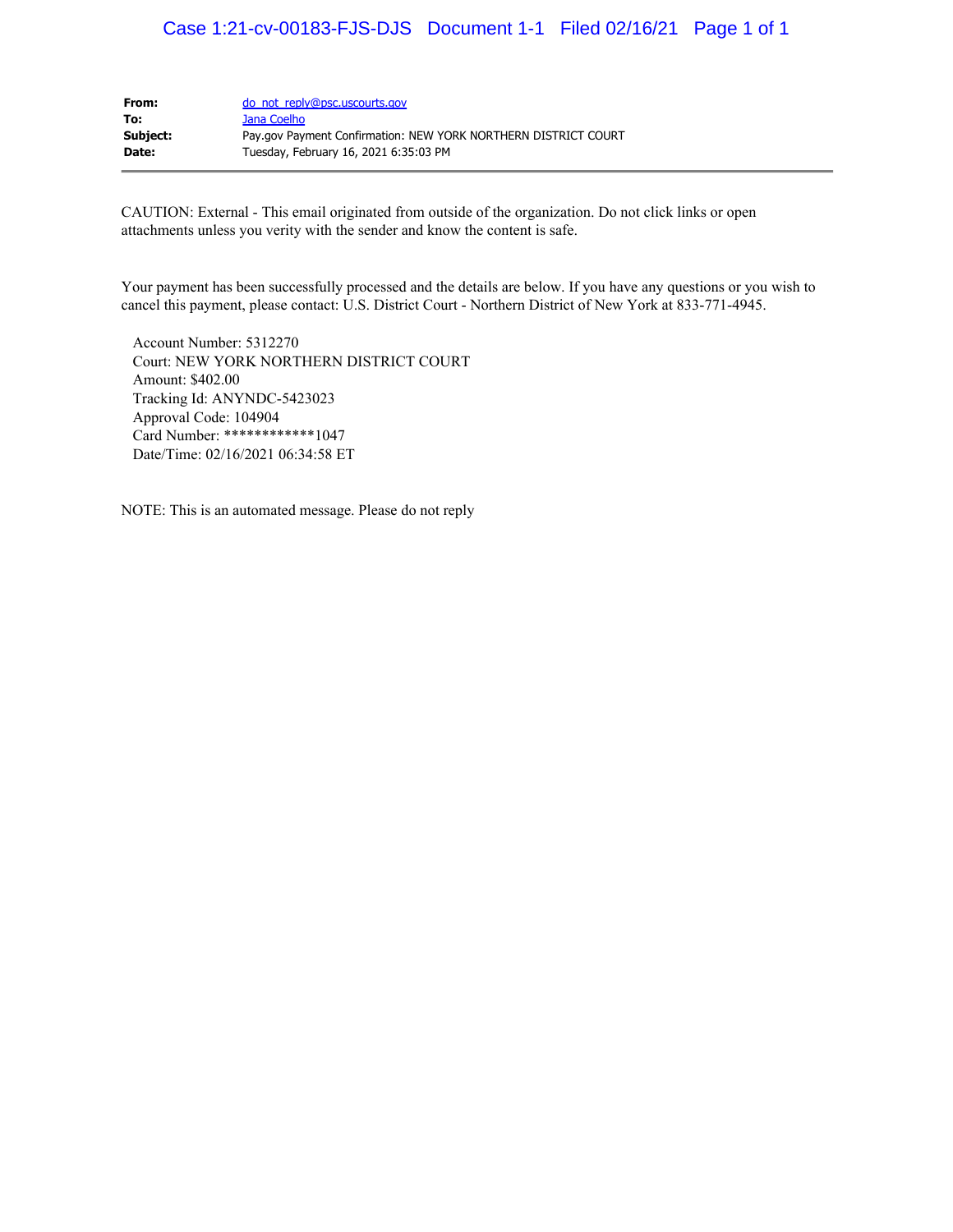# IS 44 (Rev. 10/20) **Case 1:21-cv-00183-FGFDJE COWERTS HE EFILED 02/16/21-cPdge 1 of 2**

| The JS 44 civil cover sheet and the information contained herein neither replace nor supplement the filing and service of pleadings or other papers as required by law, except as<br>provided by local rules of court. This form, approved by the Judicial Conference of the United States in September 1974, is required for the use of the Clerk of Court for the |                                                                           |                                                                                                                                      |                               |                                                                                            |                                                                                     |                                                                            |                                                                        |                                                         |                                                       |             |  |
|---------------------------------------------------------------------------------------------------------------------------------------------------------------------------------------------------------------------------------------------------------------------------------------------------------------------------------------------------------------------|---------------------------------------------------------------------------|--------------------------------------------------------------------------------------------------------------------------------------|-------------------------------|--------------------------------------------------------------------------------------------|-------------------------------------------------------------------------------------|----------------------------------------------------------------------------|------------------------------------------------------------------------|---------------------------------------------------------|-------------------------------------------------------|-------------|--|
| purpose of initiating the civil docket sheet. (SEE INSTRUCTIONS ON NEXT PAGE OF THIS FORM.)<br>I. (a) PLAINTIFFS                                                                                                                                                                                                                                                    |                                                                           |                                                                                                                                      |                               | <b>DEFENDANTS</b>                                                                          |                                                                                     |                                                                            |                                                                        |                                                         |                                                       |             |  |
| ROBYN MOORE and GABRIELLE STUVE, on behalf of                                                                                                                                                                                                                                                                                                                       |                                                                           |                                                                                                                                      |                               | BEECH-NUT NUTRITION COMPANY,                                                               |                                                                                     |                                                                            |                                                                        |                                                         |                                                       |             |  |
| themselves and all others similarly situated,<br>(b) County of Residence of First Listed Plaintiff<br>Monroe County, PA                                                                                                                                                                                                                                             |                                                                           |                                                                                                                                      |                               | County of Residence of First Listed Defendant<br>Montgomery County, NY                     |                                                                                     |                                                                            |                                                                        |                                                         |                                                       |             |  |
| (EXCEPT IN U.S. PLAINTIFF CASES)                                                                                                                                                                                                                                                                                                                                    |                                                                           |                                                                                                                                      |                               | (IN U.S. PLAINTIFF CASES ONLY)<br>IN LAND CONDEMNATION CASES, USE THE LOCATION OF<br>NOTE: |                                                                                     |                                                                            |                                                                        |                                                         |                                                       |             |  |
| (c)<br>Attorneys (Firm Name, Address, and Telephone Number)                                                                                                                                                                                                                                                                                                         |                                                                           |                                                                                                                                      |                               | THE TRACT OF LAND INVOLVED.<br>Attorneys (If Known)                                        |                                                                                     |                                                                            |                                                                        |                                                         |                                                       |             |  |
| Lori G. Feldman, Esq.                                                                                                                                                                                                                                                                                                                                               |                                                                           |                                                                                                                                      |                               |                                                                                            |                                                                                     |                                                                            |                                                                        |                                                         |                                                       |             |  |
| George Gesten McDonald, PLLC<br>Tel: (917) 983-9321                                                                                                                                                                                                                                                                                                                 | 102 Half Moon Bay Drive, Croton-on-Hudson, NY 10520                       |                                                                                                                                      |                               |                                                                                            |                                                                                     |                                                                            |                                                                        |                                                         |                                                       |             |  |
| <b>II. BASIS OF JURISDICTION</b> (Place an "X" in One Box Only)                                                                                                                                                                                                                                                                                                     |                                                                           |                                                                                                                                      |                               | <b>III. CITIZENSHIP OF PRINCIPAL PARTIES</b> (Place an "X" in One Box for Plaintiff        |                                                                                     |                                                                            |                                                                        |                                                         |                                                       |             |  |
| $\vert$ $\vert$ 1 U.S. Government<br>  3 Federal Question                                                                                                                                                                                                                                                                                                           |                                                                           |                                                                                                                                      |                               | (For Diversity Cases Only)                                                                 | <b>PTF</b>                                                                          | <b>DEF</b>                                                                 |                                                                        | and One Box for Defendant)                              | PTF                                                   | DEF         |  |
| Plaintiff                                                                                                                                                                                                                                                                                                                                                           | (U.S. Government Not a Party)                                             |                                                                                                                                      |                               | Citizen of This State                                                                      | $\boxtimes$ 1<br>Incorporated or Principal Place<br>-1<br>of Business In This State |                                                                            |                                                                        |                                                         |                                                       | 4           |  |
| U.S. Government<br>$\vert$ 2<br>Defendant                                                                                                                                                                                                                                                                                                                           | $\mathsf{X}$ 4 Diversity<br>(Indicate Citizenship of Parties in Item III) |                                                                                                                                      |                               | Citizen of Another State                                                                   | $\mathbb{X}$ 2                                                                      | Incorporated and Principal Place<br>5<br>2<br>of Business In Another State |                                                                        |                                                         |                                                       | $\vert$ 5   |  |
|                                                                                                                                                                                                                                                                                                                                                                     |                                                                           |                                                                                                                                      |                               | Citizen or Subject of a<br>Foreign Country                                                 | $ $   3                                                                             | 3                                                                          | Foreign Nation                                                         |                                                         | 6                                                     | $\vert$   6 |  |
| IV. NATURE OF SUIT (Place an "X" in One Box Only)<br><b>CONTRACT</b>                                                                                                                                                                                                                                                                                                |                                                                           | <b>TORTS</b>                                                                                                                         |                               | <b>FORFEITURE/PENALTY</b>                                                                  |                                                                                     |                                                                            | Click here for: Nature of Suit Code Descriptions.<br><b>BANKRUPTCY</b> |                                                         | <b>OTHER STATUTES</b>                                 |             |  |
| 110 Insurance                                                                                                                                                                                                                                                                                                                                                       | PERSONAL INJURY                                                           | PERSONAL INJURY                                                                                                                      |                               | 625 Drug Related Seizure                                                                   |                                                                                     |                                                                            | 422 Appeal 28 USC 158                                                  | 375 False Claims Act                                    |                                                       |             |  |
| 120 Marine<br>130 Miller Act                                                                                                                                                                                                                                                                                                                                        | 310 Airplane<br>315 Airplane Product                                      | 365 Personal Injury -<br>Product Liability                                                                                           |                               | of Property 21 USC 881<br>690 Other                                                        |                                                                                     | 423 Withdrawal<br>28 USC 157                                               |                                                                        | 376 Qui Tam (31 USC<br>3729(a)                          |                                                       |             |  |
| 140 Negotiable Instrument                                                                                                                                                                                                                                                                                                                                           | Liability                                                                 | 367 Health Care/                                                                                                                     |                               |                                                                                            |                                                                                     |                                                                            |                                                                        | 400 State Reapportionment                               |                                                       |             |  |
| 150 Recovery of Overpayment<br>& Enforcement of Judgment                                                                                                                                                                                                                                                                                                            | 320 Assault, Libel &<br>Slander                                           | Pharmaceutical<br>Personal Injury                                                                                                    |                               |                                                                                            |                                                                                     |                                                                            | <b>PROPERTY RIGHTS</b><br>820 Copyrights                               | 410 Antitrust<br>430 Banks and Banking                  |                                                       |             |  |
| 151 Medicare Act<br>152 Recovery of Defaulted                                                                                                                                                                                                                                                                                                                       | 330 Federal Employers'<br>Liability                                       | <b>Product Liability</b><br>368 Asbestos Personal                                                                                    |                               |                                                                                            |                                                                                     |                                                                            | 830 Patent<br>835 Patent - Abbreviated                                 |                                                         | 450 Commerce<br>460 Deportation                       |             |  |
| <b>Student Loans</b>                                                                                                                                                                                                                                                                                                                                                | 340 Marine                                                                | <b>Injury Product</b>                                                                                                                |                               |                                                                                            |                                                                                     |                                                                            | New Drug Application                                                   | 470 Racketeer Influenced and                            |                                                       |             |  |
| (Excludes Veterans)<br>153 Recovery of Overpayment                                                                                                                                                                                                                                                                                                                  | 345 Marine Product<br>Liability                                           | Liability<br>PERSONAL PROPERTY                                                                                                       |                               | <b>LABOR</b>                                                                               |                                                                                     | 840 Trademark                                                              | 880 Defend Trade Secrets                                               | Corrupt Organizations<br>480 Consumer Credit            |                                                       |             |  |
| of Veteran's Benefits<br>160 Stockholders' Suits                                                                                                                                                                                                                                                                                                                    | 350 Motor Vehicle<br>355 Motor Vehicle                                    | 370 Other Fraud                                                                                                                      |                               | 710 Fair Labor Standards                                                                   |                                                                                     |                                                                            | Act of 2016<br>$(15$ USC $1681$ or $1692)$<br>485 Telephone Consumer   |                                                         |                                                       |             |  |
| 190 Other Contract                                                                                                                                                                                                                                                                                                                                                  | <b>Product Liability</b>                                                  | 371 Truth in Lending<br>$\boxtimes$ 380 Other Personal                                                                               |                               | Act<br>720 Labor/Management                                                                |                                                                                     |                                                                            | <b>SOCIAL SECURITY</b>                                                 |                                                         | Protection Act                                        |             |  |
| 195 Contract Product Liability<br>196 Franchise                                                                                                                                                                                                                                                                                                                     | 360 Other Personal<br>Injury                                              | <b>Property Damage</b><br>385 Property Damage                                                                                        |                               | Relations<br>740 Railway Labor Act                                                         |                                                                                     |                                                                            | 861 HIA (1395ff)<br>862 Black Lung (923)                               | 490 Cable/Sat TV<br>850 Securities/Commodities/         |                                                       |             |  |
|                                                                                                                                                                                                                                                                                                                                                                     | 362 Personal Injury -                                                     | Product Liability                                                                                                                    |                               | 751 Family and Medical                                                                     |                                                                                     |                                                                            | 863 DIWC/DIWW (405(g))                                                 | Exchange                                                |                                                       |             |  |
| <b>REAL PROPERTY</b>                                                                                                                                                                                                                                                                                                                                                | Medical Malpractice<br><b>CIVIL RIGHTS</b>                                | <b>PRISONER PETITIONS</b>                                                                                                            |                               | Leave Act<br>790 Other Labor Litigation                                                    |                                                                                     |                                                                            | 864 SSID Title XVI<br>$865$ RSI $(405(g))$                             | 890 Other Statutory Actions<br>891 Agricultural Acts    |                                                       |             |  |
| 210 Land Condemnation<br>220 Foreclosure                                                                                                                                                                                                                                                                                                                            | 440 Other Civil Rights                                                    | <b>Habeas Corpus:</b><br>463 Alien Detainee                                                                                          |                               | 791 Employee Retirement                                                                    |                                                                                     |                                                                            |                                                                        | 893 Environmental Matters<br>895 Freedom of Information |                                                       |             |  |
| 230 Rent Lease & Ejectment                                                                                                                                                                                                                                                                                                                                          | 441 Voting<br>442 Employment                                              | 510 Motions to Vacate                                                                                                                |                               | Income Security Act                                                                        |                                                                                     |                                                                            | <b>FEDERAL TAX SUITS</b><br>870 Taxes (U.S. Plaintiff                  | Act                                                     |                                                       |             |  |
| 240 Torts to Land<br>245 Tort Product Liability                                                                                                                                                                                                                                                                                                                     | 443 Housing/<br>Accommodations                                            | Sentence<br>530 General                                                                                                              |                               |                                                                                            |                                                                                     |                                                                            | or Defendant)<br>871 IRS-Third Party                                   | 896 Arbitration<br>899 Administrative Procedure         |                                                       |             |  |
| 290 All Other Real Property                                                                                                                                                                                                                                                                                                                                         | 445 Amer. w/Disabilities -                                                | 535 Death Penalty                                                                                                                    |                               | <b>IMMIGRATION</b>                                                                         |                                                                                     |                                                                            | 26 USC 7609                                                            |                                                         | Act/Review or Appeal of                               |             |  |
|                                                                                                                                                                                                                                                                                                                                                                     | Employment<br>446 Amer. w/Disabilities -                                  | Other:<br>540 Mandamus & Other                                                                                                       |                               | 462 Naturalization Application<br>465 Other Immigration                                    |                                                                                     |                                                                            |                                                                        | 950 Constitutionality of                                | Agency Decision                                       |             |  |
|                                                                                                                                                                                                                                                                                                                                                                     | Other<br>448 Education                                                    | 550 Civil Rights<br>555 Prison Condition                                                                                             |                               | Actions                                                                                    |                                                                                     |                                                                            |                                                                        | <b>State Statutes</b>                                   |                                                       |             |  |
|                                                                                                                                                                                                                                                                                                                                                                     |                                                                           | 560 Civil Detainee -                                                                                                                 |                               |                                                                                            |                                                                                     |                                                                            |                                                                        |                                                         |                                                       |             |  |
|                                                                                                                                                                                                                                                                                                                                                                     |                                                                           | Conditions of<br>Confinement                                                                                                         |                               |                                                                                            |                                                                                     |                                                                            |                                                                        |                                                         |                                                       |             |  |
| <b>V. ORIGIN</b> (Place an "X" in One Box Only)                                                                                                                                                                                                                                                                                                                     |                                                                           |                                                                                                                                      |                               |                                                                                            |                                                                                     |                                                                            |                                                                        |                                                         |                                                       |             |  |
| $\boxtimes$ <sup>1</sup> Original<br>Proceeding                                                                                                                                                                                                                                                                                                                     | 72 Removed from<br>3<br><b>State Court</b>                                | Remanded from<br>Appellate Court                                                                                                     | □ 4 Reinstated or<br>Reopened |                                                                                            | 5 Transferred from<br>Another District<br>(specify)                                 |                                                                            | 6 Multidistrict<br>Litigation -<br>Transfer                            |                                                         | $\Box$ 8 Multidistrict<br>Litigation -<br>Direct File |             |  |
|                                                                                                                                                                                                                                                                                                                                                                     |                                                                           | Cite the U.S. Civil Statute under which you are filing (Do not cite jurisdictional statutes unless diversity):                       |                               |                                                                                            |                                                                                     |                                                                            |                                                                        |                                                         |                                                       |             |  |
| VI. CAUSE OF ACTION                                                                                                                                                                                                                                                                                                                                                 | 28 U.S.C. § 1332 (d)(2)<br>Brief description of cause:                    | Statutory violations of NY GBL § § 349 and 350; PA UTCPL § 201 et seq. and claim for Unjust Enrichment under 28 U.S.C § 1332 (d) (2) |                               |                                                                                            |                                                                                     |                                                                            |                                                                        |                                                         |                                                       |             |  |
| <b>VII. REQUESTED IN</b><br><b>COMPLAINT:</b>                                                                                                                                                                                                                                                                                                                       | ⋈<br>UNDER RULE 23, F.R.Cv.P.                                             | CHECK IF THIS IS A CLASS ACTION                                                                                                      |                               | <b>DEMAND \$ 5,000,000</b>                                                                 |                                                                                     |                                                                            | CHECK YES only if demanded in complaint:<br><b>JURY DEMAND:</b>        | $\boxtimes$ Yes                                         | $\overline{\rm No}$                                   |             |  |
| VIII. RLATED CASE(S)<br><b>IF ANY</b>                                                                                                                                                                                                                                                                                                                               | (See instructions):                                                       | <b>JUDGE</b>                                                                                                                         |                               |                                                                                            |                                                                                     |                                                                            | DOCKET NUMBER                                                          |                                                         |                                                       |             |  |
| <b>DATE</b>                                                                                                                                                                                                                                                                                                                                                         |                                                                           | SIGNATURE OF ATTORNEY OF RECORD                                                                                                      |                               |                                                                                            |                                                                                     |                                                                            |                                                                        |                                                         |                                                       |             |  |
| 02/16/2021<br>FOR OFFICE USE ONLY                                                                                                                                                                                                                                                                                                                                   |                                                                           | ori                                                                                                                                  |                               | 'eldman                                                                                    |                                                                                     |                                                                            |                                                                        |                                                         |                                                       |             |  |
| <b>RECEIPT#</b><br>ANYNDC-5423023                                                                                                                                                                                                                                                                                                                                   | \$402.00<br><b>AMOUNT</b>                                                 | <b>APPLYING IFP</b>                                                                                                                  |                               | <b>JUDGE</b>                                                                               | <b>FJS</b>                                                                          |                                                                            | MAG. JUDGE                                                             |                                                         | <b>DJS</b>                                            |             |  |